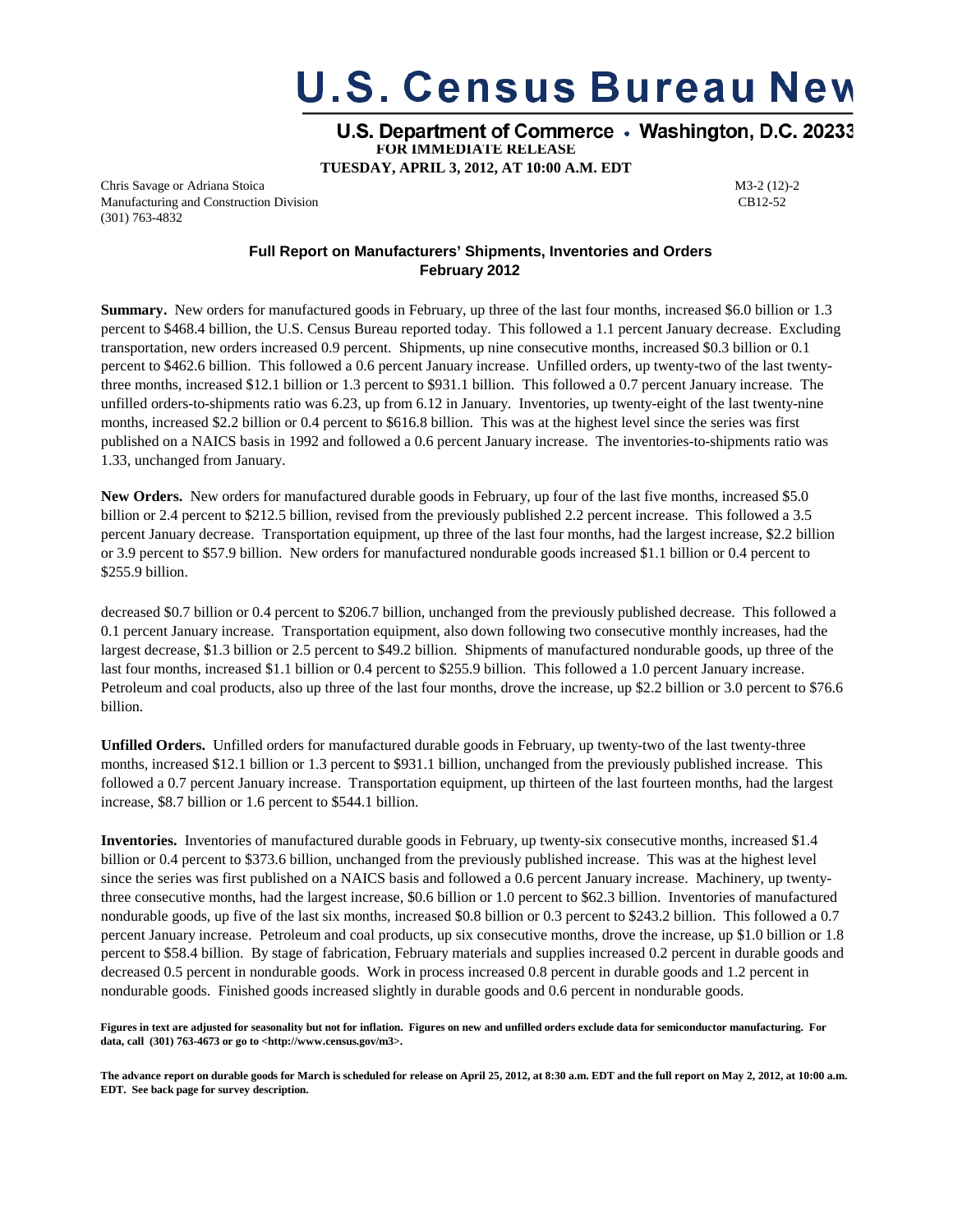#### Table 1. Value of Manufacturers' Shipments for Industry Groups<sup>1</sup>

[Estimates are shown in millions of dollars and are based on data from the Manufacturers' Shipments, Inventories, and Orders Survey.]

|                                                                                                                                                                                                                                                                                                                  |                                                                                                                                                                     |                                                                                                                                                                     | <b>Seasonally Adjusted</b>                                                                                                                                           |                                                                                                                                                              |                                                                                                                                                    |                                                                                                                                                        |                                                                                                                                                                     |                                                                                                                                                                     |                                                                                                                                                                      | <b>Not Seasonally Adjusted</b>                                                                                                                                      |                                                                                                                                                                              |                                                                                                                                                                              |                                                                                                                                            |
|------------------------------------------------------------------------------------------------------------------------------------------------------------------------------------------------------------------------------------------------------------------------------------------------------------------|---------------------------------------------------------------------------------------------------------------------------------------------------------------------|---------------------------------------------------------------------------------------------------------------------------------------------------------------------|----------------------------------------------------------------------------------------------------------------------------------------------------------------------|--------------------------------------------------------------------------------------------------------------------------------------------------------------|----------------------------------------------------------------------------------------------------------------------------------------------------|--------------------------------------------------------------------------------------------------------------------------------------------------------|---------------------------------------------------------------------------------------------------------------------------------------------------------------------|---------------------------------------------------------------------------------------------------------------------------------------------------------------------|----------------------------------------------------------------------------------------------------------------------------------------------------------------------|---------------------------------------------------------------------------------------------------------------------------------------------------------------------|------------------------------------------------------------------------------------------------------------------------------------------------------------------------------|------------------------------------------------------------------------------------------------------------------------------------------------------------------------------|--------------------------------------------------------------------------------------------------------------------------------------------|
|                                                                                                                                                                                                                                                                                                                  |                                                                                                                                                                     | Monthly                                                                                                                                                             |                                                                                                                                                                      |                                                                                                                                                              | <b>Percent Change</b>                                                                                                                              |                                                                                                                                                        |                                                                                                                                                                     | Monthly                                                                                                                                                             |                                                                                                                                                                      |                                                                                                                                                                     |                                                                                                                                                                              | Year to date                                                                                                                                                                 |                                                                                                                                            |
| Industry                                                                                                                                                                                                                                                                                                         | Feb.<br>2012 <sup>p</sup>                                                                                                                                           | Jan.<br>2012 <sup>r</sup>                                                                                                                                           | Dec.<br>2011                                                                                                                                                         | Jan. -<br>Feb.                                                                                                                                               | Dec. .<br>Jan.                                                                                                                                     | Nov.<br>Dec.                                                                                                                                           | Feb.<br>2012 <sup>p</sup>                                                                                                                                           | Jan.<br>2012 <sup>r</sup>                                                                                                                                           | Dec.<br>2011                                                                                                                                                         | Feb.<br>2011                                                                                                                                                        | 2012 <sup>p</sup>                                                                                                                                                            | 2011                                                                                                                                                                         | Percent<br>2012/<br>2011                                                                                                                   |
| All manufacturing industries<br>Excluding transportation<br>Excluding defense<br>With unfilled orders                                                                                                                                                                                                            | 462,642<br>413,445<br>453.474<br>149,408                                                                                                                            | 462,315<br>411.853<br>452,261<br>150,201                                                                                                                            | 459.581<br>411,840<br>449,625<br>151,193                                                                                                                             | 0.1<br>0.4<br>0.3<br>$-0.5$                                                                                                                                  | 0.6<br>0.0<br>0.6<br>$-0.7$                                                                                                                        | 0.8<br>0.7<br>0.7<br>3.2                                                                                                                               | 441,602<br>392,695<br>432,558<br>143,644                                                                                                                            | 425,465<br>382,008<br>417,459<br>134,428                                                                                                                            | 445,867<br>396.764<br>434,667                                                                                                                                        | 396,554<br>353,048<br>386,537<br>150,946 127,011                                                                                                                    | 867,067<br>774,703<br>850,017<br>278,072                                                                                                                                     | 789,801<br>707,850<br>771,486<br>248,571                                                                                                                                     | 9.8<br>9.4<br>10.2<br>11.9                                                                                                                 |
| Durable goods industries                                                                                                                                                                                                                                                                                         | 206,693                                                                                                                                                             | 207,421                                                                                                                                                             | 207,200                                                                                                                                                              | $-0.4$                                                                                                                                                       | 0.1                                                                                                                                                | 2.0                                                                                                                                                    | 199,219                                                                                                                                                             | 187,726                                                                                                                                                             |                                                                                                                                                                      | 203,777 176,499                                                                                                                                                     | 386,945                                                                                                                                                                      | 347,385                                                                                                                                                                      | 11.4                                                                                                                                       |
| Nonmetallic mineral products<br>Iron and steel mills<br>Aluminum and nonferrous metals<br>Ferrous metal foundries<br>Construction machinery                                                                                                                                                                      | 5,383<br>7,814<br>27,413<br>11,467<br>13,985<br>1,961<br>26,292<br>30,650<br>2,646<br>4,319                                                                         | 5,669<br>7,831<br>27,252<br>11,490<br>13,855<br>1,907<br>26,397<br>29,950<br>2,669<br>4,392                                                                         | 5,431<br>8,210<br>28.360<br>12,040<br>14,417<br>1,903<br>26,184<br>31,663<br>2,565<br>4,441                                                                          | $-5.0$<br>$-0.2$<br>0.6<br>$-0.2$<br>0.9<br>2.8<br>$-0.4$<br>2.3<br>$-0.9$<br>$-1.7$                                                                         | 4.4<br>$-4.6$<br>$-3.9$<br>$-4.6$<br>$-3.9$<br>0.2<br>0.8<br>$-5.4$<br>4.1<br>-1.1                                                                 | 0.4<br>1.2<br>5.4<br>2.1<br>8.3<br>5.9<br>2.5<br>3.8<br>$-0.7$<br>0.6                                                                                  | 4,959<br>6,743<br>27,261<br>11,441<br>13.891<br>1,929<br>24,896<br>29,764<br>2,928<br>4,073                                                                         | 4,803<br>6,630<br>26,189<br>11,160<br>13,256<br>1,773<br>24,304<br>26,859<br>2,359<br>4,061                                                                         | 4,757<br>6,916<br>24,159<br>10,384<br>12,103<br>1,672<br>23,949<br>32,641<br>2,047<br>4,504                                                                          | 4,545<br>6,550<br>20,651<br>10,385<br>8,822<br>1,444<br>22,179<br>25,658<br>2,464<br>3,230                                                                          | 9,762<br>13,373<br>53,450<br>22,601<br>27,147<br>3,702<br>49,200<br>56,623<br>5,287<br>8,134                                                                                 | 9,019<br>13,111<br>40,668<br>20,802<br>16,999<br>2,867<br>44,096<br>49,905<br>4,242<br>6,326                                                                                 | 8.2<br>2.0<br>31.4<br>8.6<br>59.7<br>29.1<br>11.6<br>13.5<br>24.6<br>28.6                                                                  |
| Mining, oil field, and<br>gas field machinery<br>Industrial machinery<br>Photographic equipment                                                                                                                                                                                                                  | 1,659<br>3,197<br>640                                                                                                                                               | 1,568<br>3,055<br>641                                                                                                                                               | 1,582<br>3,181<br>622                                                                                                                                                | 5.8<br>4.6<br>$-0.2$                                                                                                                                         | $-0.9$<br>$-4.0$<br>3.1                                                                                                                            | 0.1<br>-4.3<br>0.0                                                                                                                                     | 1,648<br>2,914<br>612                                                                                                                                               | 1,480<br>2,549<br>516                                                                                                                                               | 1,834<br>4,050<br>704                                                                                                                                                | 1,384<br>2,663<br>630                                                                                                                                               | 3,128<br>5,463<br>1,128                                                                                                                                                      | 2,908<br>5,185<br>1,222                                                                                                                                                      | 7.6<br>5.4<br>$-7.7$                                                                                                                       |
| Ventilation, heating, air-conditioning,<br>and refrigeration equipment<br>Metalworking machinery<br>Turbines, generators, and other                                                                                                                                                                              | 2,511<br>2,236                                                                                                                                                      | 2,445<br>2,187                                                                                                                                                      | 2,368<br>2,259                                                                                                                                                       | 2.7<br>2.2                                                                                                                                                   | 3.3<br>$-3.2$                                                                                                                                      | -0.5<br>4.9                                                                                                                                            | 2,134<br>2,024                                                                                                                                                      | 1,979<br>1,922                                                                                                                                                      | 2,384<br>2,513                                                                                                                                                       | 2,137<br>1,510                                                                                                                                                      | 4,113<br>3,946                                                                                                                                                               | 4,310<br>3,110                                                                                                                                                               | $-4.6$<br>26.9                                                                                                                             |
| power transmission equipment<br>Material handling equipment<br>Computers and electronic products <sup>2</sup><br>Computer storage devices<br>Other peripheral equipment<br>Nondefense communications                                                                                                             | 4,052<br>2,744<br>30,213<br>3,759<br>763<br>1,009                                                                                                                   | 3,609<br>2,691<br>29,916<br>3,688<br>728<br>994                                                                                                                     | 5,203<br>2,816<br>30,054<br>3,964<br>757<br>949                                                                                                                      | 12.3<br>2.0<br>1.0<br>1.9<br>4.8<br>1.5                                                                                                                      | $-30.6$<br>$-4.4$<br>$-0.5$<br>$-7.0$<br>$-3.8$<br>4.7                                                                                             | 27.2<br>5.8<br>$-0.9$<br>$-3.0$<br>$-1.4$<br>$-0.7$                                                                                                    | 4,059<br>2,730<br>27,716<br>2,971<br>541<br>767                                                                                                                     | 3,477<br>2,432<br>28,075<br>3,171<br>522<br>617                                                                                                                     | 5,160<br>2,900<br>32,567<br>4,378<br>1,322<br>1,526                                                                                                                  | 3,289<br>2,227<br>26,676<br>3,159<br>440<br>583                                                                                                                     | 7,536<br>5,162<br>55,791<br>6,142<br>1,063<br>1,384                                                                                                                          | 6,394<br>4,377<br>56,178<br>6,872<br>948<br>1,096                                                                                                                            | 17.9<br>17.9<br>$-0.7$<br>$-10.6$<br>12.1<br>26.3                                                                                          |
| Defense communications equipment<br>Audio and video equipment<br>Electronic components                                                                                                                                                                                                                           | 2,693<br>387<br>226<br>3,290                                                                                                                                        | 2,483<br>395<br>223<br>3,243                                                                                                                                        | 2,501<br>680<br>257<br>3,278                                                                                                                                         | 8.5<br>$-2.0$<br>1.3<br>1.4                                                                                                                                  | $-0.7$<br>-41.9<br>$-13.2$<br>$-1.1$                                                                                                               | 7.0<br>31.5<br>4.9<br>$-0.2$                                                                                                                           | 2,353<br>374<br>193<br>3,152                                                                                                                                        | 1,934<br>340<br>190<br>2,886                                                                                                                                        | 3,300<br>702<br>389<br>3,588                                                                                                                                         | 2,370<br>477<br>229<br>3,081                                                                                                                                        | 4,287<br>714<br>383<br>6,038                                                                                                                                                 | 4,718<br>935<br>464<br>6,136                                                                                                                                                 | $-9.1$<br>$-23.6$<br>$-17.5$<br>$-1.6$                                                                                                     |
| Nondefense search and navigation                                                                                                                                                                                                                                                                                 | 1,154                                                                                                                                                               | 1,158                                                                                                                                                               | 1,249                                                                                                                                                                | $-0.3$                                                                                                                                                       | $-7.3$                                                                                                                                             | 8.0                                                                                                                                                    | 1,146                                                                                                                                                               | 1,000                                                                                                                                                               | 1,279                                                                                                                                                                | 1,062                                                                                                                                                               | 2,146                                                                                                                                                                        | 1,982                                                                                                                                                                        | 8.3                                                                                                                                        |
| Defense search and navigation                                                                                                                                                                                                                                                                                    | 2,729                                                                                                                                                               | 2,787                                                                                                                                                               | 2,762                                                                                                                                                                | $-2.1$                                                                                                                                                       | 0.9                                                                                                                                                | 3.3                                                                                                                                                    | 2,751                                                                                                                                                               | 2,328                                                                                                                                                               | 3,038                                                                                                                                                                | 2,623                                                                                                                                                               | 5,079                                                                                                                                                                        | 4,892                                                                                                                                                                        | 3.8                                                                                                                                        |
| Electromedical, measuring,<br>and control instruments                                                                                                                                                                                                                                                            | 7,342                                                                                                                                                               | 7,199                                                                                                                                                               | 7,259                                                                                                                                                                | 2.0                                                                                                                                                          | $-0.8$                                                                                                                                             | 1.9                                                                                                                                                    | 6,882                                                                                                                                                               | 6,413                                                                                                                                                               | 8,411                                                                                                                                                                | 6,695                                                                                                                                                               | 13,295                                                                                                                                                                       | 13,334                                                                                                                                                                       | $-0.3$                                                                                                                                     |
| Electrical equipment, appliances,<br>Electric lighting equipment<br>Household appliances<br>Electrical equipment<br>Transportation equipment<br>Light trucks and utility vehicles                                                                                                                                | 10,296<br>981<br>1,558<br>3,741<br>893<br>49,197<br>6,024<br>8,312<br>2,207                                                                                         | 10,424<br>1,035<br>1,553<br>3,789<br>906<br>50,462<br>5,762<br>8,133<br>2,175                                                                                       | 10,211<br>1,000<br>1,551<br>3,711<br>892<br>47,741<br>5,718<br>7,597<br>2,198                                                                                        | $-1.2$<br>$-5.2$<br>0.3<br>$-1.3$<br>$-1.4$<br>$-2.5$<br>4.5<br>2.2<br>1.5                                                                                   | 2.1<br>3.5<br>0.1<br>2.1<br>1.6<br>5.7<br>0.8<br>7.1<br>$-1.0$                                                                                     | 1.3<br>2.1<br>2.9<br>0.6<br>$-1.8$<br>1.1<br>5.0<br>$-4.4$<br>0.1                                                                                      | 9,825<br>968<br>1,434<br>3,634<br>775<br>48,907<br>6,113<br>8,630<br>2,181                                                                                          | 9,297<br>955<br>1,250<br>3,378<br>769<br>43,457<br>5,373<br>7,317<br>2,012                                                                                          | 9,979<br>1,037<br>1,501<br>3,679<br>885<br>49,103<br>5,323<br>7,625<br>2,157                                                                                         | 9,127<br>963<br>1,388<br>3,337<br>715<br>43,506<br>4,711<br>7,863<br>1,493                                                                                          | 19,122<br>1,923<br>2,684<br>7,012<br>1,544<br>92,364<br>11,486<br>15,947<br>4,193                                                                                            | 17,831<br>1,880<br>2,617<br>6,479<br>1,416<br>81,951<br>9,159<br>14,544<br>2,859                                                                                             | 7.2<br>2.3<br>2.6<br>8.2<br>9.0<br>12.7<br>25.4<br>9.6<br>46.7                                                                             |
| Motor vehicle bodies, parts,<br>Nondefense aircraft and parts<br>Defense aircraft and parts<br>Furniture and related products<br>Miscellaneous durable goods                                                                                                                                                     | 14,725<br>8,458<br>3,807<br>2,171<br>5,543<br>13,892                                                                                                                | 14,813<br>9,051<br>4,608<br>2,291<br>5,651<br>13,869                                                                                                                | 14,708<br>7,787<br>4,004<br>2,304<br>5,548<br>13,798                                                                                                                 | $-0.6$<br>$-6.6$<br>$-17.4$<br>$-5.2$<br>$-1.9$<br>0.2                                                                                                       | 0.7<br>16.2<br>15.1<br>$-0.6$<br>1.9<br>0.5                                                                                                        | 2.6<br>1.0<br>5.6<br>2.5<br>2.2<br>1.7                                                                                                                 | 15,004<br>7,849<br>3,581<br>2,225<br>5,571<br>13,577                                                                                                                | 13,824<br>6,637<br>3,475<br>2,020<br>5,293<br>12,819                                                                                                                | 12,969<br>10,087<br>4,856<br>2,238<br>5,392<br>14,314                                                                                                                | 13,557<br>6,042<br>3,971<br>2,361<br>5,254<br>12,353                                                                                                                | 28,828<br>14,486<br>7,056<br>4,245<br>10,864<br>26,396                                                                                                                       | 26,346<br>10,922<br>7,255<br>4,327<br>10,301<br>24,325                                                                                                                       | 9.4<br>32.6<br>$-2.7$<br>$-1.9$<br>5.5<br>8.5                                                                                              |
| Nondurable goods industries                                                                                                                                                                                                                                                                                      | 255,949                                                                                                                                                             | 254,894                                                                                                                                                             | 252,381                                                                                                                                                              | 0.4                                                                                                                                                          | 1.0                                                                                                                                                | $-0.2$                                                                                                                                                 | 242,383                                                                                                                                                             | 237,739                                                                                                                                                             |                                                                                                                                                                      | 242,090 220,055                                                                                                                                                     | 480,122                                                                                                                                                                      | 442,416                                                                                                                                                                      | 8.5                                                                                                                                        |
| Grain and oilseed milling<br>Meat, poultry, and seafood products<br>Beverage and tobacco products<br>Leather and allied products<br>Pulp, paper, and paperboard mills<br>Paperboard containers<br>Petroleum and coal products<br>Petroleum refineries<br>Chemical products<br>Pesticides, fertilizers, and other | 60,639<br>8,003<br>8,877<br>16,766<br>12,515<br>9,993<br>2,522<br>2,485<br>1,894<br>1,438<br>303<br>14,116<br>6,668<br>4,170<br>6,734<br>76,581<br>72,004<br>62,196 | 62,517<br>8,149<br>9,100<br>17,656<br>12,095<br>9,829<br>2,266<br>2,519<br>1,905<br>1,469<br>314<br>14,145<br>6,649<br>4,190<br>6,782<br>74,377<br>69,902<br>61,920 | 62,615<br>8,084<br>9,220<br>17,565<br>12,731<br>10,304<br>2,427<br>2,512<br>1,917<br>1,456<br>310<br>14,227<br>6,691<br>4,241<br>6,820<br>71,579<br>67,359<br>61,450 | $-3.0$<br>$-1.8$<br>$-2.5$<br>$-5.0$<br>3.5<br>1.7<br>11.3<br>$-1.3$<br>$-0.6$<br>$-2.1$<br>$-3.5$<br>$-0.2$<br>0.3<br>$-0.5$<br>$-0.7$<br>3.0<br>3.0<br>0.4 | $-0.2$<br>0.8<br>-1.3<br>0.5<br>-5.0<br>$-4.6$<br>$-6.6$<br>0.3<br>$-0.6$<br>0.9<br>1.3<br>-0.6<br>$-0.6$<br>$-1.2$<br>$-0.6$<br>3.9<br>3.8<br>0.8 | 0.1<br>$-4.3$<br>$-0.2$<br>0.2<br>2.3<br>6.6<br>$-12.9$<br>$-0.2$<br>1.3<br>0.1<br>0.6<br>0.0<br>$-0.3$<br>0.0<br>$-1.0$<br>$-1.3$<br>$-1.3$<br>$-0.3$ | 60,001<br>7,976<br>8,409<br>16,899<br>11,700<br>9,178<br>2,522<br>2,507<br>1,898<br>1,409<br>328<br>13,713<br>6,459<br>4,021<br>6,358<br>68,250<br>64,450<br>59,993 | 60,158<br>8,055<br>8,740<br>16,853<br>10,780<br>8,514<br>2,266<br>2,375<br>1,701<br>1,302<br>262<br>13,844<br>6,598<br>4,055<br>6,358<br>67,798<br>64,413<br>57,637 | 62,161<br>8,059<br>9,065<br>17,196<br>12,509<br>10,082<br>2,427<br>2,195<br>1,678<br>1,357<br>292<br>13,817<br>6,576<br>4,022<br>6,913<br>68,259<br>65,111<br>57,720 | 57,281<br>7,809<br>8,287<br>16,538<br>10,432<br>8,072<br>2,360<br>2,562<br>1,786<br>1,204<br>329<br>13,576<br>6,308<br>4,076<br>6,358<br>56,620<br>53,720<br>55,588 | 120,159<br>16,031<br>17,149<br>33,752<br>22,480<br>17,692<br>4,788<br>4,882<br>3,599<br>2,711<br>590<br>27,557<br>13,057<br>8,076<br>12,716<br>136,048<br>128,863<br>117,630 | 113,168<br>15,905<br>16,267<br>32,111<br>20,626<br>16,061<br>4,565<br>5,003<br>3,360<br>2,296<br>581<br>27,777<br>13,032<br>8,303<br>12,919<br>117,642<br>112,131<br>110,393 | 6.2<br>0.8<br>5.4<br>5.1<br>9.0<br>10.2<br>4.9<br>$-2.4$<br>7.1<br>18.1<br>1.5<br>$-0.8$<br>0.2<br>$-2.7$<br>$-1.6$<br>15.6<br>14.9<br>6.6 |
| agricultural chemicals<br>Pharmaceuticals and medicines<br>Paints, coatings, and adhesives<br>Plastics and rubber products                                                                                                                                                                                       | 5,331<br>15,392<br>2,726<br>17,048                                                                                                                                  | 5,604<br>15,277<br>2,762<br>16,851                                                                                                                                  | 5,318<br>15,255<br>2,733<br>16,764                                                                                                                                   | $-4.9$<br>0.8<br>$-1.3$<br>1.2                                                                                                                               | 5.4<br>0.1<br>1.1<br>0.5                                                                                                                           | $-7.9$<br>$-0.8$<br>3.5<br>1.7                                                                                                                         | 5,267<br>14,841<br>2,561<br>16,226                                                                                                                                  | 4,588<br>14,403<br>2,390<br>15,524                                                                                                                                  | 4,150<br>15,292<br>2,178<br>15,189                                                                                                                                   | 5,111<br>14,129<br>2,237<br>14,319                                                                                                                                  | 9,855<br>29,244<br>4,951<br>31,750                                                                                                                                           | 8,952<br>28,534<br>4,238<br>28,651                                                                                                                                           | 10.1<br>2.5<br>16.8<br>10.8                                                                                                                |

<sup>p</sup> Preliminary  ${}^r$  Revised data due to late receipts and concurrent seasonal adjustment.

<sup>1</sup> Estimates of shipments and new orders are for the duration of the period, while estimates of unfilled orders and total inventories are for the end of the period. Not seasonally adjusted<br>estimates of shipments and new o where appropriate, as well as seasonal variation, based on the results of the latest annual review of the model parameters. Estimates are not adjusted for price changes. See note at end of Table 2 relating to survey error and revision.

 $2$  Estimates and percent changes of shipments for the semiconductor industry are no longer shown separately, but are included in computers and electronic products, and all other applicable aggregate totals.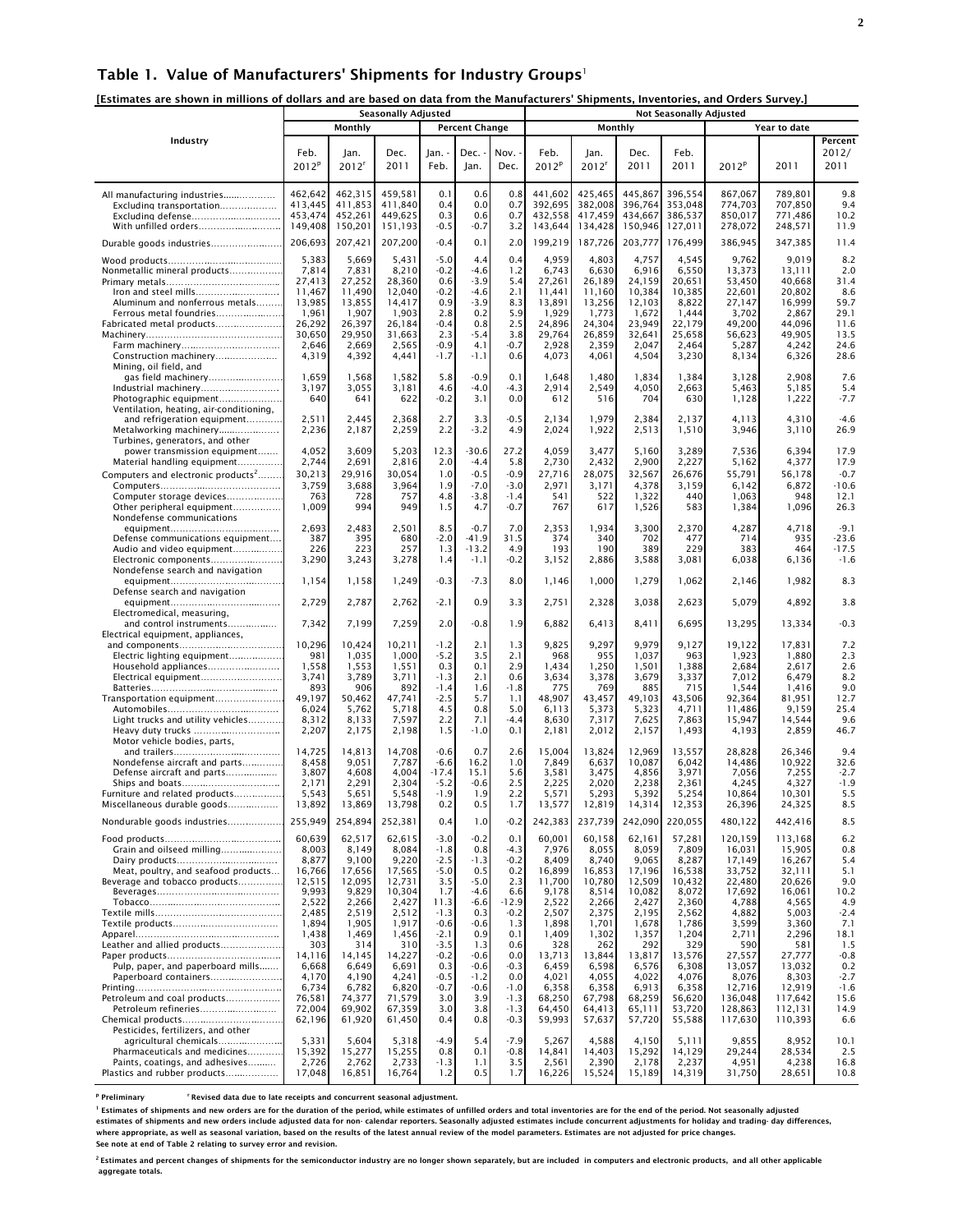#### Table 2. Value of Manufacturers' New Orders for Industry Groups<sup>1</sup>

|                                                                                                                                                                                                     |                                                                  |                                                                  | <b>Seasonally Adjusted</b>                                       |                                                  |                                                               |                                                  | <b>Not Seasonally Adjusted</b>                                   |                                                                  |                                                                  |                                                                |                                                                  |                                                                  |                                                    |
|-----------------------------------------------------------------------------------------------------------------------------------------------------------------------------------------------------|------------------------------------------------------------------|------------------------------------------------------------------|------------------------------------------------------------------|--------------------------------------------------|---------------------------------------------------------------|--------------------------------------------------|------------------------------------------------------------------|------------------------------------------------------------------|------------------------------------------------------------------|----------------------------------------------------------------|------------------------------------------------------------------|------------------------------------------------------------------|----------------------------------------------------|
|                                                                                                                                                                                                     |                                                                  | Monthly                                                          |                                                                  |                                                  | <b>Percent Change</b>                                         |                                                  |                                                                  | Monthly                                                          |                                                                  |                                                                |                                                                  | Year to date                                                     |                                                    |
| Industry                                                                                                                                                                                            | Feb.<br>2012 <sup>p</sup>                                        | Jan.<br>2012 <sup>r</sup>                                        | Dec.<br>2011                                                     | Jan. -<br>Feb.                                   | Dec. -<br>lan.                                                | Nov. -<br>Dec.                                   | Feb.<br>2012 <sup>p</sup>                                        | Jan.<br>2012 <sup>r</sup>                                        | Dec.<br>2011                                                     | Feb.<br>2011                                                   | 2012 <sup>p</sup>                                                | 2011                                                             | Percent<br>2012/<br>2011                           |
| All manufacturing industries <sup>2</sup><br>Excluding transportation <sup>2</sup>                                                                                                                  | 468,406<br>410.476                                               | 462,357<br>406.628                                               | 467.341<br>408.541                                               | 1.3<br>0.9                                       | $-1.1$<br>$-0.5$                                              | 1.4<br>0.7                                       | 451.630<br>394,541                                               | 429,490<br>379,750                                               | 467,743<br>395.163                                               | 397,022<br>353,473                                             | 881,120<br>774,291                                               | 794.780<br>708,265                                               | 10.9<br>9.3                                        |
| Excluding defense <sup>2</sup><br>With unfilled orders <sup>2</sup>                                                                                                                                 | 458,854<br>161,482                                               | 453,901<br>156,705                                               | 459.706<br>164,856                                               | 1.1<br>3.0                                       | $-1.3$<br>$-4.9$                                              | 1.6<br>4.2                                       | 441,554<br>159,759                                               | 421,137<br>146,635                                               | 455,137<br>176,897                                               | 387,096<br>133,090                                             | 862,691<br>306,394                                               | 771,395<br>267,627                                               | 11.8<br>14.5                                       |
| Durable goods industries <sup>2</sup>                                                                                                                                                               | 212,457                                                          | 207,463                                                          | 214,960                                                          | 2.4                                              | $-3.5$                                                        | 3.3                                              | 209,247                                                          | 191,751                                                          | 225,653                                                          | 176,967                                                        | 400,998                                                          | 352,364                                                          | 13.8                                               |
| Iron and steel mills<br>Aluminum and nonferrous metals<br>Ferrous metal foundries<br>Fabricated metal products<br>Construction machinery                                                            | 26.955<br>11,015<br>13,874<br>2,066<br>26,751<br>33,103<br>4,403 | 26.671<br>10,884<br>13,796<br>1.991<br>26,626<br>31,091<br>4,660 | 28.978<br>12,653<br>14,328<br>1,997<br>26,205<br>34,100<br>4,472 | 1.1<br>1.2<br>0.6<br>3.8<br>0.5<br>6.5<br>$-5.5$ | $-8.0$<br>$-14.0$<br>$-3.7$<br>$-0.3$<br>1.6<br>$-8.8$<br>4.2 | 3.9<br>0.3<br>6.6<br>8.7<br>1.0<br>6.5<br>2.0    | 27,505<br>11,679<br>13,744<br>2.082<br>26,337<br>33,029<br>4,399 | 27,030<br>11,766<br>13,310<br>1,954<br>25,028<br>29,578<br>4,677 | 25,543<br>11,354<br>12,382<br>1,807<br>23,637<br>34,286<br>4,577 | 20.325<br>9.670<br>9,089<br>1,566<br>24,239<br>27,395<br>3,643 | 54.535<br>23,445<br>27,054<br>4,036<br>51,365<br>62,607<br>9,076 | 42.885<br>22,169<br>17,573<br>3,143<br>47,044<br>55,483<br>7,302 | 27.2<br>5.8<br>54.0<br>28.4<br>9.2<br>12.8<br>24.3 |
| Mining, oil field, and<br>gas field machinery<br>Industrial machinery<br>Photographic equipment<br>Ventilation, heating, air-conditioning,<br>and refrigeration equipment<br>Metalworking machinery | 2,007<br>3,055<br>670<br>3,776<br>2,310                          | 1,728<br>2,944<br>668<br>2,434<br>2,267                          | 2,212<br>3,310<br>554<br>2,487<br>2,363                          | 16.1<br>3.8<br>0.3<br>55.1<br>1.9                | $-21.9$<br>$-11.1$<br>20.6<br>$-2.1$<br>$-4.1$                | 92.2<br>3.8<br>$-14.1$<br>$-9.9$<br>7.5          | 2,069<br>2,760<br>667<br>3,480<br>2,226                          | 1,735<br>2,945<br>626<br>1,895<br>2,147                          | 2,069<br>3,925<br>529<br>2,497<br>2,569                          | 2,042<br>2,555<br>641<br>2,159<br>1,985                        | 3,804<br>5,705<br>1,293<br>5,375<br>4,373                        | 3,679<br>5,252<br>1,309<br>5,458<br>3,807                        | 3.4<br>8.6<br>$-1.2$<br>$-1.5$<br>14.9             |
| Turbines, generators, and other<br>power transmission equipment<br>Material handling equipment                                                                                                      | 4,602<br>2,810                                                   | 4,242<br>2,780                                                   | 5,878<br>2,978                                                   | 8.5<br>1.1                                       | $-27.8$<br>$-6.6$                                             | 6.0<br>14.1                                      | 4,582<br>2,908                                                   | 4,095<br>2,596                                                   | 6,236<br>3,142                                                   | 3,164<br>2,255                                                 | 8,677<br>5,504                                                   | 6,606<br>4,683                                                   | 31.4<br>17.5                                       |
| Computers and electronic products <sup>2</sup><br>Nondefense communications                                                                                                                         | 24,525<br>3,667                                                  | 23,864<br>3,448                                                  | 23,299<br>3,893                                                  | 2.8<br>6.4                                       | 2.4<br>$-11.4$                                                | $-0.2$<br>$-7.6$                                 | 23,513<br>2,879                                                  | 20,579<br>2,931                                                  | 28,961<br>4,307                                                  | 22,435<br>2,984                                                | 44,092<br>5,810                                                  | 43,783<br>6,549                                                  | 0.7<br>$-11.3$                                     |
| Defense communications equipment<br>Electronic components                                                                                                                                           | 2,930<br>332<br>3,310                                            | 2.652<br>284<br>3,237                                            | 2,592<br>315<br>3,281                                            | 10.5<br>16.9<br>2.3                              | 2.3<br>$-9.8$<br>$-1.3$                                       | 3.5<br>$-6.8$<br>$-0.9$                          | 3,011<br>304<br>3,324                                            | 2,070<br>285<br>2,993                                            | 3,693<br>445<br>3,506                                            | 2,580<br>369<br>3,124                                          | 5,081<br>589<br>6,317                                            | 4,675<br>928<br>6,215                                            | 8.7<br>$-36.5$<br>1.6                              |
| Nondefense search and navigation                                                                                                                                                                    | 1,394                                                            | 1,348                                                            | 1,285                                                            | 3.4                                              | 4.9                                                           | $-6.5$                                           | 1,521                                                            | 1,252                                                            | 1,183                                                            | 1,287                                                          | 2,773                                                            | 2,414                                                            | 14.9                                               |
| Defense search and navigation<br>Electromedical, measuring,                                                                                                                                         | 2,887                                                            | 2,880                                                            | 2,442                                                            | 0.2                                              | 17.9                                                          | 7.2                                              | 3,352                                                            | 2,354                                                            | 3,701                                                            | 3,530                                                          | 5,706                                                            | 5.794                                                            | $-1.5$                                             |
| and control instruments<br>Electrical equipment, appliances,                                                                                                                                        | 7,456                                                            | 7,514                                                            | 7,033                                                            | $-0.8$                                           | 6.8                                                           | 2.2                                              | 7,122                                                            | 6,873                                                            | 8,330                                                            | 6,963                                                          | 13,995                                                           | 13,976                                                           | 0.1                                                |
| Electric lighting equipment<br>Household appliances<br>Electrical equipment<br>Transportation equipment                                                                                             | 10,400<br>954<br>1,493<br>3,879<br>57,930                        | 10,554<br>1,006<br>1,450<br>4,058<br>55,729                      | 10,617<br>969<br>1,648<br>3,940<br>58,800                        | $-1.5$<br>$-5.2$<br>3.0<br>$-4.4$<br>3.9         | $-0.6$<br>3.8<br>$-12.0$<br>3.0<br>$-5.2$                     | $-0.6$<br>1.9<br>5.6<br>$-4.5$<br>6.3            | 10,510<br>944<br>1,484<br>3,953<br>57,089                        | 10,348<br>942<br>1,370<br>3,981<br>49,740                        | 9,911<br>953<br>1,454<br>3,561<br>72,580                         | 10,160<br>948<br>1,609<br>3,632<br>43,549                      | 20,858<br>1,886<br>2,854<br>7,934<br>106,829                     | 19,755<br>1,919<br>2,906<br>7,322<br>86,515                      | 5.6<br>$-1.7$<br>$-1.8$<br>8.4<br>23.5             |
| Motor vehicle bodies, parts,<br>Nondefense aircraft and parts<br>Defense aircraft and parts<br>Furniture and related products<br>Nondurable goods industries                                        | 14.743<br>17,408<br>4,429<br>1,661<br>5,720<br>255,949           | 14.713<br>16,427<br>3,938<br>1,648<br>5,626<br>254,894           | 14.868<br>19,847<br>3,882<br>1,495<br>5,550<br>252,381           | 0.2<br>6.0<br>12.5<br>0.8<br>1.7<br>0.4          | $-1.0$<br>$-17.2$<br>1.4<br>10.2<br>1.4<br>1.0                | 2.7<br>21.0<br>$-6.4$<br>2.1<br>$-0.6$<br>$-0.2$ | 15,139<br>15,969<br>4,200<br>2,188<br>6,001<br>242,383           | 13.853<br>13,005<br>3,900<br>2,137<br>5,263<br>237,739           | 13.657<br>31,359<br>6,118<br>1,503<br>4,776<br>242,090           | 13.729<br>7,795<br>3,925<br>1,129<br>5,437<br>220,055          | 28.992<br>28,974<br>8,100<br>4,325<br>11,264<br>480,122          | 26.663<br>12,605<br>9,240<br>5,919<br>10,463<br>442.416          | 8.7<br>129.9<br>$-12.3$<br>$-26.9$<br>7.7<br>8.5   |

<sup>p</sup> Preliminary  ${}^r$  Revised data due to late receipts and concurrent seasonal adjustment.

 $^{\rm I}$  Estimates of shipments and new orders are for the duration of the period, while estimates of unfilled orders and total inventories are for the end of the period. Not seasonally adjusted estimates of shipments and new orders include adjusted data for non- calendar reporters. Seasonally adjusted estimates include concurrent adjustments for holiday and trading- day differences, where appropriate, as well as seasonal variation, based on the results of the latest annual review of the model parameters. Estimates are not adjusted for price changes.

 $^{\rm 2}$  Data on new orders are not available for the semiconductor industry. Estimates and percent changes for new orders exclude semiconductor industry data. Note: Estimates of manufacturers' shipments, inventories and orders are subject to survey error and revision. One major component of survey error is nonsampling error, which includes errors of coverage, response, and nonreporting. Since the survey panel is not a probability sample, estimates of sampling error cannot be calculated. For further details on survey design, methodology, and data limitations see < http://www.census.gov/manufacturing/m3/> .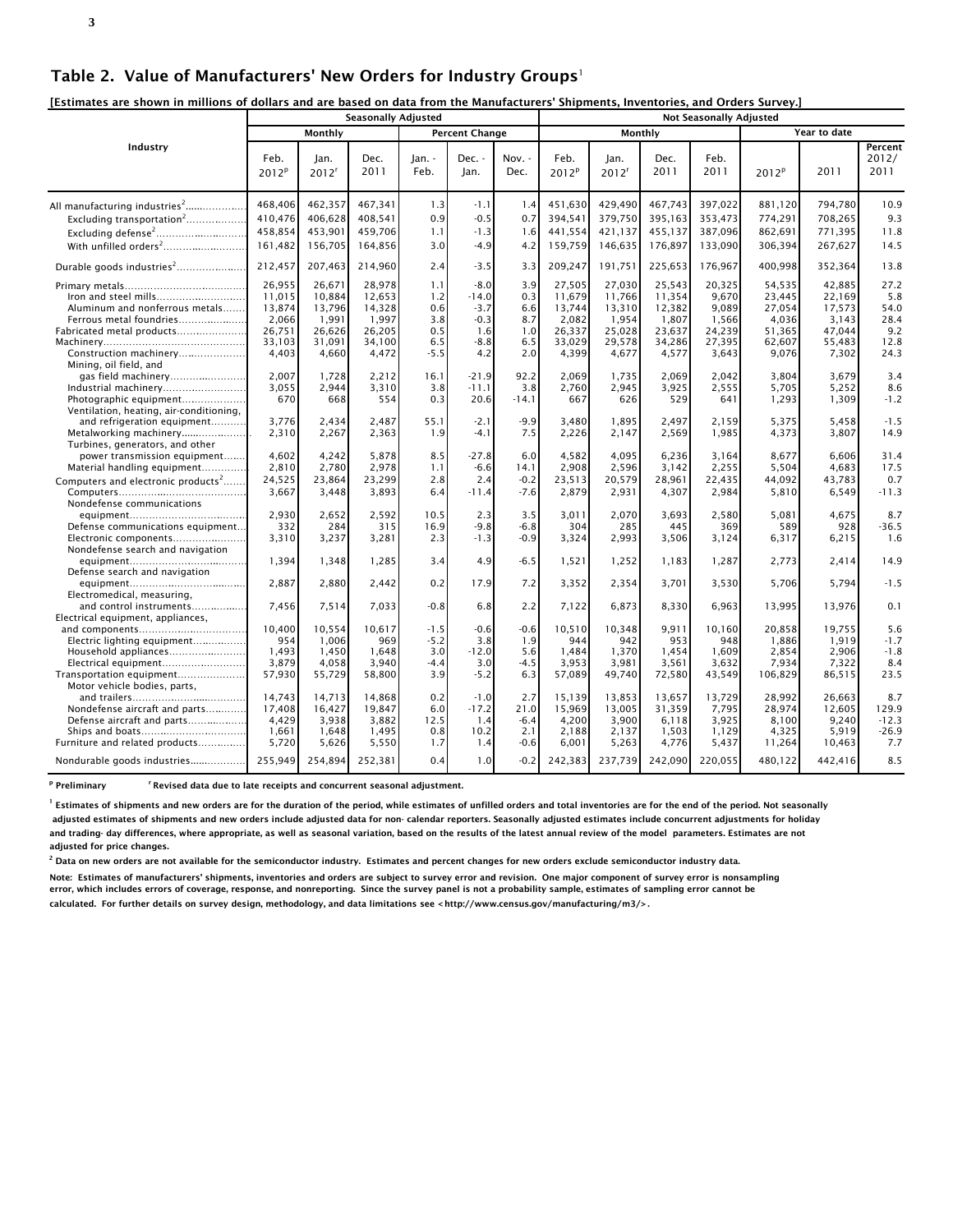#### Table 3. Value of Manufacturers' Unfilled Orders for Industry Groups<sup>1</sup>

|  | [Estimates are shown in millions of dollars and are based on data from the Manufacturers' Shipments, Inventories, and Orders Survey.] |  |  |
|--|---------------------------------------------------------------------------------------------------------------------------------------|--|--|
|  |                                                                                                                                       |  |  |

|                                                | Monthly                                                                                                                                                                                                                                                                                                                                                                                                                                                                                                                           |                                                |                                    |                                                 |                                       |                                                |                                                |                                                |                                                | Percent                                                       |
|------------------------------------------------|-----------------------------------------------------------------------------------------------------------------------------------------------------------------------------------------------------------------------------------------------------------------------------------------------------------------------------------------------------------------------------------------------------------------------------------------------------------------------------------------------------------------------------------|------------------------------------------------|------------------------------------|-------------------------------------------------|---------------------------------------|------------------------------------------------|------------------------------------------------|------------------------------------------------|------------------------------------------------|---------------------------------------------------------------|
| Feb.<br>2012 <sup>p</sup>                      | Jan.<br>2012 <sup>r</sup>                                                                                                                                                                                                                                                                                                                                                                                                                                                                                                         | Dec.<br>2011                                   | Jan. -<br>Feb.                     | Dec. -<br>lan.                                  | Nov. -<br>Dec.                        | Feb.<br>2012 <sup>p</sup>                      | Jan.<br>2012 <sup>r</sup>                      | Dec.<br>2011                                   | Feb.<br>2011                                   | Change<br>Feb.<br>12/11                                       |
| 931,085                                        | 919,011                                                                                                                                                                                                                                                                                                                                                                                                                                                                                                                           | 912,507                                        | 1.3                                | 0.7                                             | 1.5                                   | 938,685                                        | 922,570                                        | 910,363                                        | 848,514                                        | 10.6                                                          |
| 764,083                                        | 752,393                                                                                                                                                                                                                                                                                                                                                                                                                                                                                                                           | 744,291                                        | 1.6                                | 1.1                                             | 2.2                                   | 770,183                                        | 755,100                                        | 743,240                                        | 680,040                                        | 9.9<br>13.3                                                   |
| 931,085                                        | 919,011                                                                                                                                                                                                                                                                                                                                                                                                                                                                                                                           | 912,507                                        | 1.3                                | 0.7                                             | 1.5                                   | 938,685                                        | 922,570                                        | 910,363                                        | 848,514                                        | 10.6                                                          |
| 33,480<br>18,531<br>11,039<br>3,910            | 33,938<br>18,983<br>11,150<br>3,805                                                                                                                                                                                                                                                                                                                                                                                                                                                                                               | 34,519<br>19,589<br>11,209<br>3,721            | $-1.3$<br>$-2.4$<br>$-1.0$<br>2.8  | $-1.7$<br>$-3.1$<br>$-0.5$<br>2.3               | 1.8<br>3.2<br>$-0.8$<br>2.6           | 34,662<br>19,477<br>11,160<br>4,025            | 34,418<br>19,239<br>11,307<br>3,872            | 33,577<br>18,633<br>11,253<br>3,691            | 33,878<br>20,889<br>9,834<br>3,155             | 2.3<br>$-6.8$<br>13.5<br>27.6<br>7.5                          |
| 124,679<br>10,971                              | 122,226<br>10,887                                                                                                                                                                                                                                                                                                                                                                                                                                                                                                                 | 121,085<br>10,619                              | 2.0<br>0.8                         | 0.9<br>2.5                                      | 2.1<br>0.3                            | 124,918<br>11,381                              | 121,653<br>11,055                              | 118,934<br>10,439                              | 99,856<br>8,924                                | 25.1<br>27.5                                                  |
| 13,609<br>13,570<br>1,995                      | 13,261<br>13,712<br>1,965                                                                                                                                                                                                                                                                                                                                                                                                                                                                                                         | 13,101<br>13,823<br>1,938                      | 2.6<br>$-1.0$<br>1.5               | 1.2<br>$-0.8$<br>1.4                            | 5.1<br>0.9<br>$-3.4$                  | 13,567<br>13,709<br>2,000                      | 13,146<br>13.863<br>1,945                      | 12,891<br>13.467<br>1,835                      | 9,457<br>13.955<br>1,966                       | 43.5<br>$-1.8$<br>1.7                                         |
| 21,713<br>5,968                                | 20,448<br>5,894                                                                                                                                                                                                                                                                                                                                                                                                                                                                                                                   | 20,459<br>5,814                                | 6.2<br>1.3                         | $-0.1$<br>1.4                                   | 0.6<br>1.8                            | 21,003<br>6,104                                | 19.657<br>5,902                                | 19.741<br>5,677                                | 18,228<br>4,965                                | 15.2<br>22.9                                                  |
| 8,820                                          | 8,754                                                                                                                                                                                                                                                                                                                                                                                                                                                                                                                             | 24,364<br>8,665                                | 0.8                                | 2.6<br>1.0                                      | 1.9                                   | 25,702<br>8,902                                | 8,724                                          | 24,561<br>8,560                                | 7,869                                          | 72.5<br>13.1                                                  |
| 124,721<br>3,112                               | 124,099<br>3,204                                                                                                                                                                                                                                                                                                                                                                                                                                                                                                                  | 123,689<br>3,444                               | 0.5<br>$-2.9$                      | 0.3<br>$-7.0$                                   | $-0.7$<br>$-2.0$                      | 126,019<br>3,112                               | 124,135<br>3,204                               | 123,449<br>3,444                               | 125,553<br>3,331                               | 0.4<br>$-6.6$                                                 |
| 23,352<br>5.000<br>11,816                      | 23,115<br>5.055<br>11,796                                                                                                                                                                                                                                                                                                                                                                                                                                                                                                         | 22,946<br>5.166<br>11,802                      | 1.0<br>$-1.1$<br>0.2               | 0.7<br>$-2.1$<br>$-0.1$                         | 0.4<br>$-6.6$<br>0.0                  | 23,851<br>4.964<br>11,916                      | 23,193<br>5.034<br>11,744                      | 23,057<br>5.089<br>11,637                      | 23,201<br>6.340<br>11,510                      | 2.8<br>$-21.7$<br>3.5                                         |
| 9.913                                          | 9,673                                                                                                                                                                                                                                                                                                                                                                                                                                                                                                                             | 9,483                                          | 2.5                                | 2.0                                             | 0.4                                   | 10,051                                         | 9,676                                          | 9,424                                          | 8,957                                          | 12.2                                                          |
| 43,470                                         | 43,312                                                                                                                                                                                                                                                                                                                                                                                                                                                                                                                            | 43,219                                         | 0.4                                | 0.2                                             | $-0.7$                                | 44.002                                         | 43,401                                         | 43,375                                         | 44,932                                         | $-2.1$                                                        |
| 28.058                                         | 27,944                                                                                                                                                                                                                                                                                                                                                                                                                                                                                                                            | 27,629                                         | 0.4                                | 1.1                                             | $-0.8$                                | 28,123                                         | 27,883                                         | 27,423                                         | 27,282                                         | 3.1                                                           |
| 28,430<br>961<br>807<br>15,738                 | 28,326<br>988<br>872<br>15,600                                                                                                                                                                                                                                                                                                                                                                                                                                                                                                    | 28,196<br>1,017<br>975<br>15,331               | 0.4<br>$-2.7$<br>$-7.5$<br>0.9     | 0.5<br>$-2.9$<br>$-10.6$<br>1.8                 | 1.5<br>$-3.0$<br>11.0<br>1.5          | 29.016<br>907<br>987<br>15,831                 | 28,331<br>931<br>937<br>15,512                 | 27,280<br>944<br>817<br>14,909                 | 25,176<br>1,056<br>993<br>13,880               | 15.3<br>$-14.1$<br>$-0.6$<br>14.1                             |
| 544,102                                        | 535,369                                                                                                                                                                                                                                                                                                                                                                                                                                                                                                                           | 530,102                                        | 1.6                                | 1.0                                             | 2.1                                   | 548,926                                        | 540,744                                        | 534,461                                        | 493,824                                        | 11.2                                                          |
| 13,954<br>392,812<br>55,504<br>16,008<br>7.021 | 13,936<br>383,862<br>54,882<br>16,518<br>6.844                                                                                                                                                                                                                                                                                                                                                                                                                                                                                    | 14,036<br>376,486<br>55,552<br>17,161<br>6,869 | 0.1<br>2.3<br>1.1<br>$-3.1$<br>2.6 | $-0.7$<br>2.0<br>$-1.2$<br>$-3.7$<br>$-0.4$     | 1.2<br>3.3<br>$-0.2$<br>$-4.5$<br>0.0 | 14,569<br>395,879<br>56,268<br>16,305<br>6,672 | 14,434<br>387,759<br>55,649<br>16,342<br>6,242 | 14,405<br>381,391<br>55,224<br>16,225<br>6,272 | 14,113<br>339,099<br>54,090<br>18,528<br>6.392 | 3.2<br>16.7<br>4.0<br>$-12.0$<br>4.4                          |
|                                                | 386.983<br>Excluding transportation <sup>2</sup><br>Iron and steel mills<br>Aluminum and nonferrous metals<br>Ferrous metal foundries<br>67,056<br>Construction machinery<br>gas field machinery<br>Industrial machinery<br>Photographic equipment<br>Metalworking machinery<br>25,547<br>Material handling equipment<br>Electric lighting equipment<br>Household appliances<br>Electrical equipment<br>Transportation equipment<br>Nondefense aircraft and parts<br>Defense aircraft and parts<br>Furniture and related products | 383,642<br>66,597<br>24,997                    | 382,405<br>66,368                  | <b>Seasonally Adjusted</b><br>0.9<br>0.7<br>2.2 | 0.3<br>0.3                            | <b>Percent Change</b><br>0.7<br>0.0<br>2.8     | 389.759<br>66,876                              | 381,826<br>65,435<br>25.179                    | Monthly<br>375,902<br>64,711                   | <b>Not Seasonally Adjusted</b><br>354,690<br>62,236<br>14,897 |

 $P$  Preliminary  $P$  Revised data due to late receipts and concurrent seasonal adjustment.

 $^{\rm I}$  Estimates of shipments and new orders are for the duration of the period, while estimates of unfilled orders and total inventories are for the end of the period. Not seasonally adjusted estimates of shipments and new orders include adjusted data for non- calendar reporters. Seasonally adjusted estimates include concurrent adjustments for holiday and trading- day differences, where appropriate, as well as seasonal variation, based on the results of the latest annual review of the model parameters. Estimates are not adjusted for price changes.

 $^2$  Data on unfilled orders are not available for the semiconductor industry. Estimates and percent changes for unfilled orders exclude semiconductor industry data. See note at end of Table 2 relating to survey error and revision.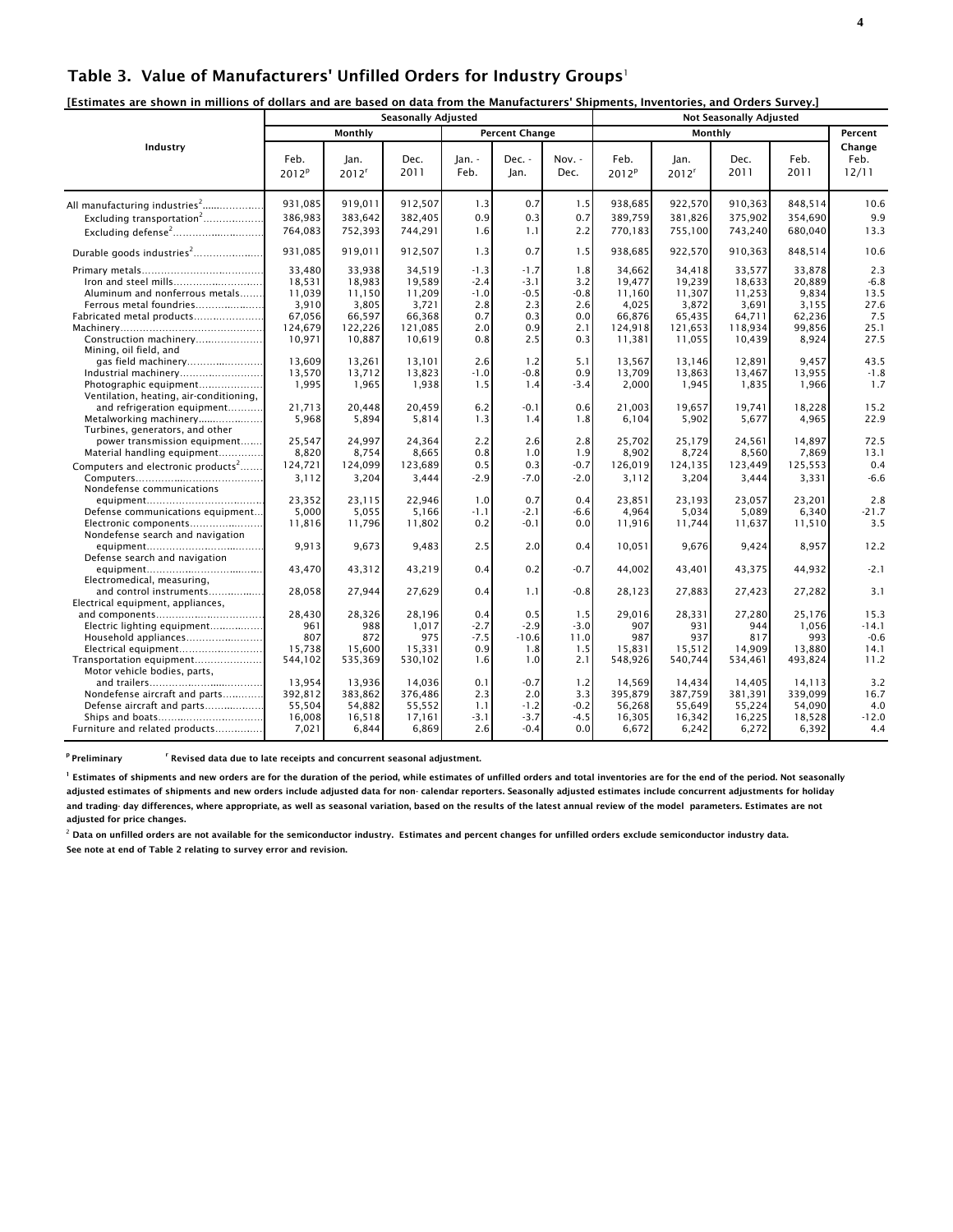#### Table 4. Value of Manufacturers' Inventories for Industry Groups<sup>1</sup>

[Estimates are shown in millions of dollars and are based on data from the Manufacturers' Shipments, Inventories, and Orders Survey.]

|                                                                                                       |                                          |                                          | <b>Seasonally Adjusted</b>               |                          |                          |                           |                                          | <b>Not Seasonally Adjusted</b>           |                                          |                                          |                          |
|-------------------------------------------------------------------------------------------------------|------------------------------------------|------------------------------------------|------------------------------------------|--------------------------|--------------------------|---------------------------|------------------------------------------|------------------------------------------|------------------------------------------|------------------------------------------|--------------------------|
|                                                                                                       |                                          | Monthly                                  |                                          |                          | <b>Percent Change</b>    |                           |                                          | Monthly                                  |                                          |                                          | Percent                  |
| Industry                                                                                              | Feb.<br>2012 <sup>p</sup>                | Jan.<br>2012 <sup>r</sup>                | Dec.<br>2011                             | Jan. -<br>Feb.           | Dec. -<br>Jan.           | Nov. -<br>Dec.            | Feb.<br>2012 <sup>p</sup>                | Jan.<br>2012 <sup>r</sup>                | Dec.<br>2011                             | Feb.<br>2011                             | Change<br>Feb.<br>12/11  |
| All manufacturing industries<br>Excluding transportation<br>Excluding defense<br>With unfilled orders | 616,789<br>499,637<br>591,396<br>307,585 | 614,564<br>497,833<br>589,240<br>305,683 | 610,815<br>494,481<br>585,481<br>303,235 | 0.4<br>0.4<br>0.4<br>0.6 | 0.6<br>0.7<br>0.6<br>0.8 | 0.2<br>-0.1<br>0.3<br>0.3 | 616,735<br>499,851<br>591,291<br>307,454 | 609,647<br>493,720<br>584,357<br>303,731 | 593,137<br>480,908<br>568,059<br>294,533 | 572,993<br>469,985<br>547,908<br>279,895 | 7.6<br>6.4<br>7.9<br>9.8 |
|                                                                                                       | 373,564                                  | 372,165                                  | 370,100                                  | 0.4                      | 0.6                      | 0.3                       | 374,370                                  | 370,276                                  | 359,494                                  | 344,068                                  | 8.8                      |
|                                                                                                       | 8,758                                    | 8,731                                    | 8,842                                    | 0.3                      | $-1.3$                   | 0.3                       | 9,021                                    | 8,857                                    | 8,762                                    | 8,907                                    | 1.3                      |
| Nonmetallic mineral products                                                                          | 11,299<br>35,118                         | 11,262<br>34,642                         | 11,246<br>34,511                         | 0.3<br>1.4               | 0.1<br>0.4               | 0.7<br>0.4                | 11,496<br>34,395                         | 11,240<br>33,853                         | 11,014<br>33,589                         | 10,725<br>31,623                         | 7.2<br>8.8               |
| Iron and steel mills                                                                                  | 22.082                                   | 21,733                                   | 21,538                                   | 1.6                      | 0.9                      | 0.5                       | 21,366                                   | 20.995                                   | 20,745                                   | 19,177                                   | 11.4                     |
| Aluminum and nonferrous metals<br>Ferrous metal foundries                                             | 10,941<br>2,095                          | 10,792<br>2,117                          | 10,880<br>2,093                          | 1.4<br>$-1.0$            | -0.8<br>1.1              | 0.4<br>0.0                | 10,866<br>2,163                          | 10,709<br>2,149                          | 10,768<br>2,076                          | 10,488<br>1,958                          | 3.6<br>10.5              |
| Fabricated metal products                                                                             | 46,389                                   | 46,153                                   | 46,070                                   | 0.5                      | 0.2                      | -0.6                      | 46,516                                   | 46,114                                   | 45,288                                   | 43,185                                   | 7.7                      |
|                                                                                                       | 62,279                                   | 61,636                                   | 60,601<br>3,581                          | 1.0<br>3.1               | 1.7<br>0.5               | 0.4<br>1.3                | 63,186<br>4,058                          | 61,542                                   | 58,649                                   | 55,566                                   | 13.7<br>21.1             |
| Construction machinery<br>Mining, oil field,                                                          | 3,711<br>6,271                           | 3,600<br>6,242                           | 6,107                                    | 0.5                      | 2.2                      | 2.8                       | 6,393                                    | 3,758<br>6,200                           | 3,577<br>5,954                           | 3,352<br>5,006                           | 27.7                     |
| and gas field machinery<br>Industrial machinery                                                       | 8,006<br>7,081                           | 7,863<br>7,056                           | 7,707<br>7,333                           | 1.8<br>0.4               | 2.0<br>-3.8              | 2.2<br>5.5                | 7,979<br>7,107                           | 7,753<br>6,901                           | 7,333<br>7,089                           | 6,514<br>6,471                           | 22.5<br>9.8              |
| Photographic equipment                                                                                | 1,546                                    | 1,559                                    | 1,521                                    | -0.8                     | 2.5                      | -5.2                      | 1,545                                    | 1,587                                    | 1,448                                    | 1,545                                    | 0.0                      |
| Ventilation, heating, air-conditioning,<br>and refrigeration equipment<br>Metalworking machinery      | 3,972<br>5,276                           | 3,952<br>5,216                           | 3,909<br>5,139                           | 0.5<br>1.2               | 1.1<br>1.5               | -1.5<br>0.5               | 3,976<br>5,184                           | 3,767<br>5,084                           | 3,559<br>4,958                           | 4,016<br>4,193                           | $-1.0$<br>23.6           |
| Turbines, generators, and other<br>power transmission equipment                                       | 8,013                                    | 7,845                                    | 7,235                                    | 2.1                      | 8.4                      | -3.1                      | 8,172                                    | 7,859                                    | 6,954                                    | 6,932                                    | 17.9                     |
| Material handling equipment                                                                           | 3,680                                    | 3,650                                    | 3,543                                    | 0.8                      | 3.0                      | -2.6                      | 3,685                                    | 3,662                                    | 3,467                                    | 3,367                                    | 9.4                      |
| Computers and electronic products <sup>2</sup>                                                        | 47,553<br>3,100                          | 47,635<br>3,154                          | 47,324<br>3,145                          | -0.2<br>$-1.7$           | 0.7<br>0.3               | $-1.2$<br>$-2.8$          | 47,876<br>3,131                          | 47,583<br>2,994                          | 46,108<br>3,018                          | 47,044<br>2,795                          | 1.8<br>12.0              |
| Computer storage devices                                                                              | 1,316                                    | 1,328                                    | 1,350                                    | $-0.9$                   | $-1.6$                   | 0.8                       | 1,323                                    | 1,294                                    | 1,241                                    | 1,332                                    | $-0.7$                   |
| Other peripheral equipment<br>Nondefense communications                                               | 1,485                                    | 1,524                                    | 1,500                                    | $-2.6$                   | 1.6                      | -1.3                      | 1,509                                    | 1,493                                    | 1,376                                    | 1,451                                    | 4.0                      |
|                                                                                                       | 7,177                                    | 7,148                                    | 6,967                                    | 0.4                      | 2.6                      | $-2.1$                    | 7,340                                    | 7,276                                    | 6,888                                    | 6,882                                    | 6.7                      |
| Defense communications equipment<br>Audio and video equipment                                         | 2,064<br>498                             | 2,031<br>510                             | 2,010<br>528                             | 1.6<br>$-2.4$            | 1.0<br>$-3.4$            | $-15.0$<br>2.1            | 2,064<br>460                             | 2,031<br>493                             | 2,010<br>507                             | 2,523<br>479                             | $-18.2$<br>$-4.0$        |
| Electronic components<br>Nondefense search and navigation                                             | 7,378                                    | 7,328                                    | 7,229                                    | 0.7                      | 1.4                      | 2.1                       | 7,429                                    | 7,463                                    | 6,989                                    | 7,292                                    | 1.9                      |
|                                                                                                       | 3,498                                    | 3,373                                    | 3,350                                    | 3.7                      | 0.7                      | 0.8                       | 3,485                                    | 3,310                                    | 3,278                                    | 3,131                                    | 11.3                     |
| Defense search and navigation                                                                         | 2,633                                    | 2,681                                    | 2,655                                    | $-1.8$                   | 1.0                      | $-5.9$                    | 2,661                                    | 2,650                                    | 2,554                                    | 2,807                                    | $-5.2$                   |
| Electromedical, measuring<br>and control instruments                                                  | 12,532                                   | 12,500                                   | 12,561                                   | 0.3                      | $-0.5$                   | -0.9                      | 12,615                                   | 12,541                                   | 12,213                                   | 12,495                                   | 1.0                      |
| Electrical equipment, appliances,                                                                     | 15,899                                   | 15,965                                   | 15,419                                   | $-0.4$                   | 3.5                      | -0.1                      | 15,947                                   | 15,840                                   | 14,748                                   | 15,265                                   | 4.5                      |
| Electric lighting equipment                                                                           | 1,865                                    | 2,022                                    | 1,795                                    | $-7.8$                   | 12.6                     | 0.1                       | 1,857                                    | 1,997                                    | 1,711                                    | 1,663                                    | 11.7                     |
| Household appliances<br>Electrical equipment                                                          | 2,102<br>4,968                           | 2,093<br>4,970                           | 2,098<br>4,886                           | 0.4<br>0.0               | $-0.2$<br>1.7            | $-0.4$<br>0.6             | 2,115<br>5,021                           | 2,071<br>5,003                           | 1,889<br>4,853                           | 2,266<br>4,979                           | $-6.7$<br>0.8            |
|                                                                                                       | 1,059                                    | 1,062                                    | 1,057                                    | -0.3                     | 0.5                      | -0.2                      | 1,057                                    | 1,037                                    | 975                                      | 1,076                                    | $-1.8$                   |
| Transportation equipment                                                                              | 117,152<br>3,182                         | 116,731<br>3,143                         | 116,334<br>3,324                         | 0.4<br>1.2               | 0.3<br>-5.4              | 1.4<br>0.3                | 116,884<br>3,254                         | 115,927<br>3,237                         | 112,229<br>3,133                         | 103,008<br>2,993                         | 13.5<br>8.7              |
| Light trucks and utility vehicles                                                                     | 3,233                                    | 3,443                                    | 3,318                                    | $-6.1$                   | 3.8                      | 2.8                       | 3,147                                    | 3,225                                    | 2,778                                    | 2,894                                    | 8.7                      |
| Motor vehicle bodies, parts,                                                                          | 1,404<br>18,667                          | 1,401<br>18,812                          | 1,385<br>18,651                          | 0.2<br>$-0.8$            | 1.2<br>0.9               | -2.7<br>1.0               | 1,387<br>18.830                          | 1,368<br>19,147                          | 1,310<br>18,275                          | 1,427<br>17.390                          | $-2.8$<br>8.3            |
| Nondefense aircraft and parts                                                                         | 65,126                                   | 64,467                                   | 64,191                                   | 1.0                      | 0.4                      | 2.0                       | 64,645                                   | 63,503                                   | 61,747                                   | 53,538                                   | 20.7                     |
| Defense aircraft and parts                                                                            | 14,860<br>3,361                          | 14,616<br>3,469                          | 14,648<br>3,510                          | 1.7<br>$-3.1$            | -0.2<br>$-1.2$           | $-1.2$<br>1.5             | 14,782<br>3,453                          | 14,492<br>3,522                          | 14,418<br>3,508                          | 13,810<br>3,444                          | 7.0<br>0.3               |
| Furniture and related products                                                                        | 6,654                                    | 6,683                                    | 6,736                                    | -0.4                     | $-0.8$                   | 0.4                       | 6,575                                    | 6,656                                    | 6,571                                    | 6,687                                    | $-1.7$                   |
| Miscellaneous durable goods                                                                           | 22,463                                   | 22,727                                   | 23,017                                   | $-1.2$                   | $-1.3$                   | -0.1                      | 22,474                                   | 22,664                                   | 22,536                                   | 22,058                                   | 1.9                      |
| Nondurable goods industries                                                                           | 243,225                                  | 242,399                                  | 240,715                                  | 0.3                      | 0.7                      | 0.0                       | 242,365                                  | 239,371                                  | 233,643                                  | 228,925                                  | 5.9                      |
| Grain and oilseed milling                                                                             | 45,450<br>5,371                          | 45,204<br>5,262                          | 45,039<br>5,292                          | 0.5<br>2.1               | 0.4<br>$-0.6$            | 0.7<br>1.7                | 45,228<br>5,539                          | 45,039<br>5,433                          | 44,921<br>5,422                          | 43,308<br>5,919                          | 4.4<br>$-6.4$            |
|                                                                                                       | 6,044                                    | 6,042                                    | 6,127                                    | 0.0                      | $-1.4$                   | 0.7                       | 5,952                                    | 5,807                                    | 5,647                                    | 5,436                                    | 9.5                      |
| Meat, poultry, and seafood products<br>Beverage and tobacco products                                  | 8,544<br>16,752                          | 8,471<br>16,819                          | 8,424<br>16,814                          | 0.9<br>-0.4              | 0.6<br>0.0               | 0.4<br>0.7                | 8,574<br>17,162                          | 8,391<br>17,171                          | 8,403<br>16,764                          | 8,433<br>16,771                          | 1.7<br>2.3               |
|                                                                                                       | 13,343                                   | 13,365                                   | 13,375                                   | -0.2                     | $-0.1$                   | 0.9                       | 13,556                                   | 13,500                                   | 13,213                                   | 13,025                                   | 4.1                      |
|                                                                                                       | 3,409                                    | 3,454                                    | 3,439                                    | $-1.3$                   | 0.4                      | 0.2<br>-0.1               | 3,606                                    | 3,671                                    | 3,551                                    | 3,746                                    | $-3.7$                   |
|                                                                                                       | 3,604<br>3,040                           | 3,602<br>3,055                           | 3,621<br>3,125                           | 0.1<br>$-0.5$            | $-0.5$<br>$-2.2$         | 0.9                       | 3,594<br>3,042                           | 3,606<br>3,048                           | 3,579<br>3,006                           | 3,370<br>2,923                           | 6.6<br>4.1               |
|                                                                                                       | 2,750                                    | 2,757                                    | 2,735                                    | $-0.3$                   | 0.8                      | 0.0                       | 2,706                                    | 2,780                                    | 2,596                                    | 2,330                                    | 16.1                     |
| Leather and allied products                                                                           | 902<br>13,872                            | 898<br>13,853                            | 908<br>13,790                            | 0.4<br>0.1               | $-1.1$<br>0.5            | 0.0<br>$-0.7$             | 908<br>13,980                            | 922<br>13,880                            | 879<br>13,751                            | 858<br>14,027                            | 5.8<br>$-0.3$            |
| Pulp, paper, and paperboard mills                                                                     | 5,971                                    | 5,974                                    | 5,920                                    | -0.1                     | 0.9                      | $-0.6$                    | 6,049                                    | 6,012                                    | 5,949                                    | 6,019                                    | 0.5                      |
| Paperboard containers                                                                                 | 4,016<br>5,287                           | 3,980<br>5,321                           | 3,959<br>5,321                           | 0.9<br>-0.6              | 0.5<br>0.0               | $-1.0$<br>$-1.4$          | 4,075<br>5,286                           | 4,021<br>5,197                           | 3,957<br>5,056                           | 4,034<br>5,598                           | 1.0<br>$-5.6$            |
| Petroleum and coal products                                                                           | 58,354                                   | 57,326                                   | 55,963                                   | 1.8                      | 2.4                      | 0.8                       | 56,442                                   | 54,374                                   | 52,097                                   | 47,907                                   | 17.8                     |
| Petroleum refineries                                                                                  | 54,510<br>72,396                         | 53,459<br>72,793                         | 52,101<br>72,689                         | 2.0<br>$-0.5$            | 2.6<br>0.1               | 0.7<br>-1.1               | 52,667<br>72,935                         | 50,500<br>72,587                         | 48,387<br>70,890                         | 44,747<br>71,529                         | 17.7<br>2.0              |
| Pesticides, fertilizers, and other                                                                    | 3,981                                    |                                          |                                          |                          |                          |                           |                                          |                                          |                                          |                                          | 8.6                      |
| agricultural chemicals<br>Pharmaceuticals and medicines                                               | 24,916                                   | 4,052<br>25,038                          | 4,147<br>24,975                          | $-1.8$<br>-0.5           | $-2.3$<br>0.3            | 2.4<br>$-0.7$             | 4,616<br>24,894                          | 4,560<br>24,684                          | 4,250<br>23,947                          | 4,252<br>25,663                          | $-3.0$                   |
| Paints, coatings, and adhesives                                                                       | 3,085                                    | 3,077                                    | 3,057                                    | 0.3                      | 0.7                      | $-0.3$<br>$-0.1$          | 3,191                                    | 3,080                                    | 2,876                                    | 3,192                                    | 0.0                      |
| Plastics and rubber products                                                                          | 20,818                                   | 20,771                                   | 20,710                                   | 0.2                      | 0.3                      |                           | 21,082                                   | 20,767                                   | 20,104                                   | 20,304                                   | 3.8                      |

 $P$  Preliminary  $P$  Revised data due to late receipts and concurrent seasonal adjustment.

<sup>1</sup> Estimates of shipments and new orders are for the duration of the period, while estimates of unfilled orders and total inventories are for the end of the period. Not seasonally adjusted<br>estimates of shipments and new o See note at end of Table 2 relating to survey error and revision.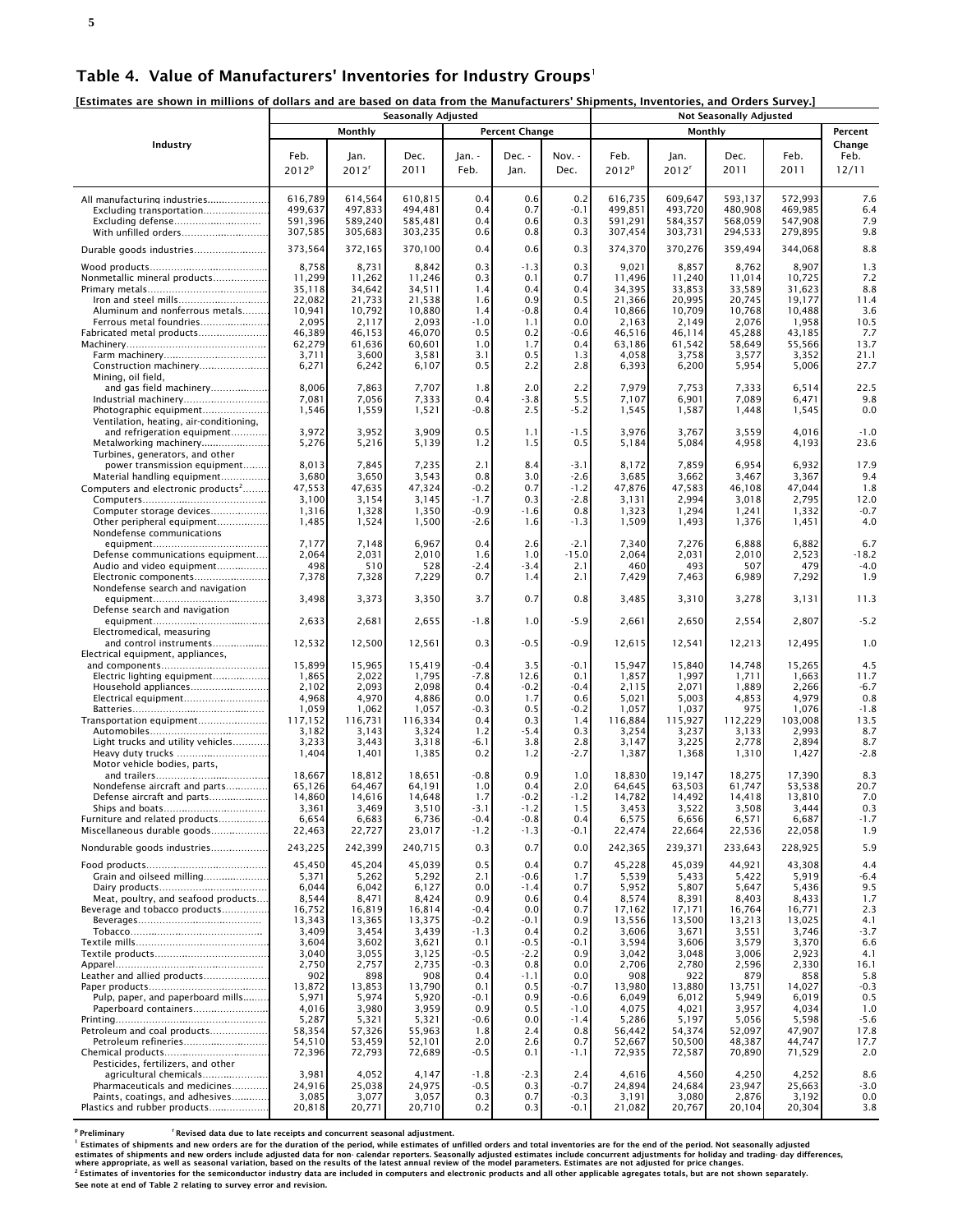#### Table 5. Value of Manufacturers' Shipments, New Orders, Unfilled Orders, and Total Inventories for Topical Series<sup>1, 2</sup>

[Estimates are shown in millions of dollars and are based on data from the Manufacturers' Shipments, Inventories, and Orders Survey.]

|                                                                                                                            | <b>Seasonally Adjusted</b>              |                                                  |                                          |                                |                                      | LISUMALES ALE SHOWN IN MINIONS OF QUIRTS AND ALE DASED ON DATA HOM THE MANDIALIBILETS SHIPMENTS, MYENTOHES, AND OTDETS SUPPEY.]<br><b>Not Seasonally Adjusted</b> |                                                    |                                          |                                          |                                          |                                         |                                         |                                      |
|----------------------------------------------------------------------------------------------------------------------------|-----------------------------------------|--------------------------------------------------|------------------------------------------|--------------------------------|--------------------------------------|-------------------------------------------------------------------------------------------------------------------------------------------------------------------|----------------------------------------------------|------------------------------------------|------------------------------------------|------------------------------------------|-----------------------------------------|-----------------------------------------|--------------------------------------|
|                                                                                                                            |                                         | Monthly                                          |                                          |                                | <b>Percent Change</b>                |                                                                                                                                                                   |                                                    | Monthly                                  |                                          |                                          |                                         | Year to date                            | Percent                              |
| Industry                                                                                                                   | Feb.<br>2012 <sup>p</sup>               | Jan.<br>2012 <sup>r</sup>                        | Dec.<br>2011                             | Jan. -<br>Feb.                 | Dec. -<br>Jan.                       | Nov. -<br>Dec.                                                                                                                                                    | Feb.<br>2012 <sup>p</sup>                          | Jan.<br>2012 <sup>r</sup>                | Dec.<br>2011                             | Feb.<br>2011                             | 2012 <sup>P</sup>                       | 2011                                    | Change <sup>6</sup><br>2012/<br>2011 |
| <b>SHIPMENTS</b>                                                                                                           |                                         |                                                  |                                          |                                |                                      |                                                                                                                                                                   |                                                    |                                          |                                          |                                          |                                         |                                         |                                      |
| All manufacturing industries                                                                                               | 462,642                                 | 462,315                                          | 459,581                                  | 0.1                            | 0.6                                  | 0.8                                                                                                                                                               | 441,602                                            | 425,465                                  | 445,867                                  | 396,554                                  | 867,067                                 | 789,801                                 | 9.8                                  |
| Construction materials and supplies<br>Information technology<br>Computers and related products<br>Motor vehicle and parts | 38,249<br>24,376<br>5,531<br>31,268     | 38,787<br>23,993<br>5,410<br>30,883              | 38,223<br>24,552<br>5,670<br>30,221      | $-1.4$<br>1.6<br>2.2<br>1.2    | 1.5<br>$-2.3$<br>$-4.6$<br>2.2       | 1.7<br>2.5<br>$-2.4$<br>1.0                                                                                                                                       | 34,404<br>22,103<br>4,279<br>31,928                | 33,379<br>20,468<br>4,310<br>28,526      | 33,225<br>28,485<br>7,226<br>28,074      | 31,361<br>21,338<br>4,182<br>27,624      | 67,783<br>42,571<br>8,589<br>60,454     | 62,072<br>42,626<br>8,916<br>52,908     | 9.2<br>$-0.1$<br>$-3.7$<br>14.3      |
| Nondefense capital goods <sup>3</sup><br>Excluding aircraft<br>Defense capital goods <sup>4</sup>                          | 78,233<br>71,356<br>65,996<br>6,877     | 78,452<br>70,984<br>65,061<br>7,468              | 79,197<br>71,561<br>66,965<br>7,636      | $-0.3$<br>0.5<br>1.4<br>$-7.9$ | $-0.9$<br>$-0.8$<br>$-2.8$<br>$-2.2$ | 3.2<br>2.6<br>2.8<br>9.6                                                                                                                                          | 74,344<br>67,368<br>62,430<br>6,976                | 67,999<br>61,910<br>58,057<br>6,089      | 86,405<br>78,194<br>71,735<br>8,211      | 67,128<br>59,073<br>55,662<br>8,055      | 142,343<br>129,278<br>120,487<br>13,065 | 130,286<br>115,665<br>110,065<br>14,621 | 9.3<br>11.8<br>9.5<br>$-10.6$        |
| Consumer goods<br>Consumer durable goods<br>Consumer nondurable goods                                                      | 203,168<br>27,222<br>175,946            | 202,023<br>26,825<br>175,198                     | 199,398<br>26,026<br>173,372             | 0.6<br>1.5<br>0.4              | 1.3<br>3.1<br>1.1                    | $-0.3$<br>0.1<br>$-0.4$                                                                                                                                           | 193,827<br>27,759<br>166,068                       | 188,819<br>24,236<br>164,583             | 195,359<br>25,613<br>169,746             | 174,301<br>24,649<br>149,652             | 382,646<br>51,995<br>330,651            | 349,379<br>46,565<br>302,814            | 9.5<br>11.7<br>9.2                   |
| <b>NEW ORDERS</b>                                                                                                          |                                         |                                                  |                                          |                                |                                      |                                                                                                                                                                   |                                                    |                                          |                                          |                                          |                                         |                                         |                                      |
| All manufacturing industries <sup>5</sup>                                                                                  | 468,406                                 | 462,357                                          | 467,341                                  | 1.3                            | $-1.1$                               | 1.4                                                                                                                                                               | 451,630                                            | 429,490                                  | 467,743                                  | 397,022                                  | 881,120                                 | 794,780                                 | 10.9                                 |
| Construction materials and supplies<br>Information technology<br>Computers and related products<br>Motor vehicle and parts | 39,602<br>25,066<br>5,439<br>31,286     | 38,852<br>24,429<br>5,170<br>30,783              | 38,142<br>23,740<br>5,599<br>30,381      | 1.9<br>2.6<br>5.2<br>1.6       | 1.9<br>2.9<br>$-7.7$<br>1.3          | 0.3<br>$-0.3$<br>$-5.7$<br>1.0                                                                                                                                    | 36,225<br>24,210<br>4,187<br>32,063                | 33,585<br>21,498<br>4,070<br>28,555      | 33,066<br>29,042<br>7,155<br>28,762      | 32,212<br>23,208<br>4,007<br>27,796      | 69,810<br>45,708<br>8,257<br>60,618     | 64,766<br>45,069<br>8,593<br>53,225     | 7.8<br>1.4<br>$-3.9$<br>13.9         |
| Nondefense capital goods <sup>3</sup><br>Defense capital goods <sup>4</sup>                                                | 89,302<br>82,303<br>67,937<br>6,999     | 86,995<br>80,744<br>66,781<br>6,251              | 90,060<br>84,983<br>69,157<br>5,077      | 2.7<br>1.9<br>1.7<br>12.0      | $-3.4$<br>$-5.0$<br>$-3.4$<br>23.1   | 5.2<br>6.9<br>3.5<br>$-16.3$                                                                                                                                      | 87,054<br>79,401<br>66,627<br>7,653                | 79,100<br>72,790<br>62,301<br>6,310      | 107,771<br>98,825<br>72,700<br>8,946     | 71,640<br>63,622<br>58,740<br>8,018      | 166,154<br>152,191<br>128,928<br>13,963 | 142,418<br>122,889<br>116,514<br>19,529 | 16.7<br>23.8<br>10.7<br>$-28.5$      |
| Consumer goods<br>Consumer durable goods<br>Consumer nondurable goods                                                      | 203,190<br>27,244<br>175,946            | 201,859<br>26,661<br>175,198                     | 199.522<br>26,150<br>173,372             | 0.7<br>2.2<br>0.4              | 1.2<br>2.0<br>1.1                    | $-0.4$<br>$-0.5$                                                                                                                                                  | 194,148<br>28,080<br>$-0.4$ 166,068                | 188,945<br>24,362<br>164,583             | 195,204<br>25.458<br>169,746             | 174,663<br>25,011<br>149,652             | 383,093<br>52,442<br>330,651            | 349,844<br>47,030<br>302,814            | 9.5<br>11.5<br>9.2                   |
| <b>UNFILLED ORDERS</b>                                                                                                     |                                         |                                                  |                                          |                                |                                      |                                                                                                                                                                   |                                                    |                                          |                                          |                                          |                                         |                                         |                                      |
| All manufacturing industries <sup>5</sup>                                                                                  | 931,085                                 |                                                  | 919,011 912,507                          | 1.3                            | 0.7                                  | 1.5                                                                                                                                                               |                                                    |                                          | 938,685 922,570 910,363                  | 848,514                                  | (X)                                     | (X)                                     | 10.6                                 |
| Construction materials and supplies<br>Information technology<br>Computers and related products<br>Motor vehicle and parts | 59,100<br>125,824<br>3,112<br>13,954    | 57,747<br>125,134<br>3,204<br>13,936             | 57,682<br>124,698<br>3,444<br>14,036     | 2.3<br>0.6<br>$-2.9$<br>0.1    | 0.1<br>0.3<br>$-7.0$<br>$-0.7$       | $-0.1$<br>$-0.6$<br>$-2.0$<br>1.2                                                                                                                                 | 58,184<br>127,394<br>3,112<br>14,569               | 56,363<br>125,287<br>3,204<br>14,434     | 56,157<br>124,257<br>3,444<br>14,405     | 55,126<br>125,256<br>3,331<br>14,113     | (X)<br>(X)<br>(X)<br>(X)                | (X)<br>(X)<br>(X)<br>(X)                | 5.5<br>1.7<br>$-6.6$<br>3.2          |
| Nondefense capital goods <sup>3</sup><br>Excluding aircraft<br>Defense capital goods <sup>4</sup>                          | 714,148<br>566,572<br>217,153           | 703,079<br>555,625<br>215,212<br>147,576 147,454 | 694,536<br>545,865<br>213,492<br>148,671 | 1.6<br>2.0<br>0.9<br>0.1       | 1.2<br>1.8<br>0.8<br>$-0.8$          | 1.6<br>$-1.7$                                                                                                                                                     | 719,466<br>2.5 570,787<br>1.0 218,948<br>148,679   | 706,756<br>558,754<br>214,751<br>148,002 | 695,655<br>547,874<br>210,507<br>147,781 | 640,344<br>490,764<br>192,543<br>149,580 | (X)<br>(X)<br>(X)<br>(X)                | (X)<br>(X)<br>(X)<br>(X)                | 12.4<br>16.3<br>13.7<br>$-0.6$       |
| Consumer goods                                                                                                             | 4,929                                   | 4,907                                            | 5,071                                    | 0.4                            | $-3.2$                               | 2.5                                                                                                                                                               | 5,200                                              | 4,879                                    | 4,753                                    | 5,075                                    | (X)                                     | (X)                                     | 2.5                                  |
| Consumer durable goods                                                                                                     | 4,929                                   | 4,907                                            | 5,071                                    | 0.4                            | $-3.2$                               | 2.5                                                                                                                                                               | 5,200                                              | 4,879                                    | 4,753                                    | 5,075                                    | (X)                                     | (X)                                     | 2.5                                  |
| <b>TOTAL INVENTORIES</b>                                                                                                   |                                         |                                                  |                                          |                                |                                      |                                                                                                                                                                   |                                                    |                                          |                                          |                                          |                                         |                                         |                                      |
| All manufacturing industries                                                                                               |                                         | 616,789 614,564 610,815                          |                                          | 0.4                            | 0.6                                  | 0.21                                                                                                                                                              | 616,735                                            |                                          | 609,647 593,137                          | 572,993                                  | (X)                                     | (X)                                     | 7.6                                  |
| Construction materials and supplies<br>Information technology<br>Computers and related products<br>Motor vehicle and parts | 58,065<br>42,123<br>5,901<br>26,486     | 57,967<br>42,000<br>6,006<br>26,799              | 57,965<br>41,543<br>5,995<br>26,678      | 0.2<br>0.3<br>$-1.7$<br>$-1.2$ | 0.0<br>1.1<br>0.2<br>0.5             | 0.0<br>$-2.2$<br>$-1.6$<br>0.9                                                                                                                                    | 58,587<br>42,388<br>5,963<br>26,618                | 57,843<br>41,764<br>5,781<br>26,977      | 56,472<br>40,219<br>5,635<br>25,496      | 55,575<br>41,122<br>5,578<br>24,704      | (X)<br>(X)<br>(X)<br>(X)                | (X)<br>(X)<br>(X)<br>(X)                | 5.4<br>3.1<br>6.9<br>7.7             |
| Nondefense capital goods <sup>3</sup><br>Excluding aircraft<br>Defense capital goods <sup>4</sup>                          | 193,015<br>172,893<br>117,084<br>20,122 | 191,863<br>171,790<br>116,560<br>20,073          | 190,422<br>170.378<br>115,340<br>20,044  | 0.6<br>0.6<br>0.4<br>0.2       | 0.8<br>0.8<br>1.1<br>0.1             | 0.5<br>$-2.7$                                                                                                                                                     | 0.2 193,568<br>173,317<br>$-0.1$ 118,034<br>20,251 | 190,351<br>170,188<br>115,911<br>20,163  | 184,604<br>164,586<br>111,758<br>20,018  | 173,265<br>153,362<br>108,025<br>19,903  | (X)<br>(X)<br>(X)<br>(X)                | (X)<br>(X)<br>(X)<br>(X)                | 11.7<br>13.0<br>9.3<br>1.7           |
| Consumer goods<br>Consumer durable goods<br>Consumer nondurable goods                                                      | 187,035<br>27,235                       | 27,431<br>159,800 158,719                        | 186,150 184,697<br>27,536<br>157,161     | 0.5<br>$-0.7$<br>0.7           | 0.8<br>$-0.4$<br>1.0                 | 0.5                                                                                                                                                               | 0.4 185,651<br>27,518<br>0.4 158,133               | 183,354<br>27,713<br>155,641             | 178,311<br>26,376<br>151,935             | 174,779<br>26,795<br>147,984             | (X)<br>(X)<br>(X)                       | (X)<br>(X)<br>(X)                       | $6.2$<br>2.7<br>6.9                  |

X Not Applicable <sup>p</sup> Preliminary <sup>r</sup> Revised data due to late receipts and concurrent seasonal adjustment.

<sup>1</sup> Estimates of shipments and new orders are for the duration of the period, while estimates of unfilled orders and total inventories are for the end of the period. Not seasonally adjusted<br>estimates of shipments and new o

 $^{\rm 2}$  Topical series are regroupings of the separate industry categories.

<sup>3</sup> Nondefense capital goods industries include: small arms and ordnance; farm machinery and equipment; construction machinery; mining, oil, and gas field machinery; industrial machinery;<br>vending, laundry, and other machin

4 Defense capital goods industries include: small arms and ordnance; communications equipment; aircraft; missiles, space vehicles, and parts; ships and boats;

and search and navigation equipment.

<sup>5</sup> Estimates and percent changes exclude semiconductor industry data.

 $^6$  Based on year- to- date for shipments and new orders, but on same month prior year for unfilled orders and inventories.

See note at end of Table 2 relating to survey error and revision.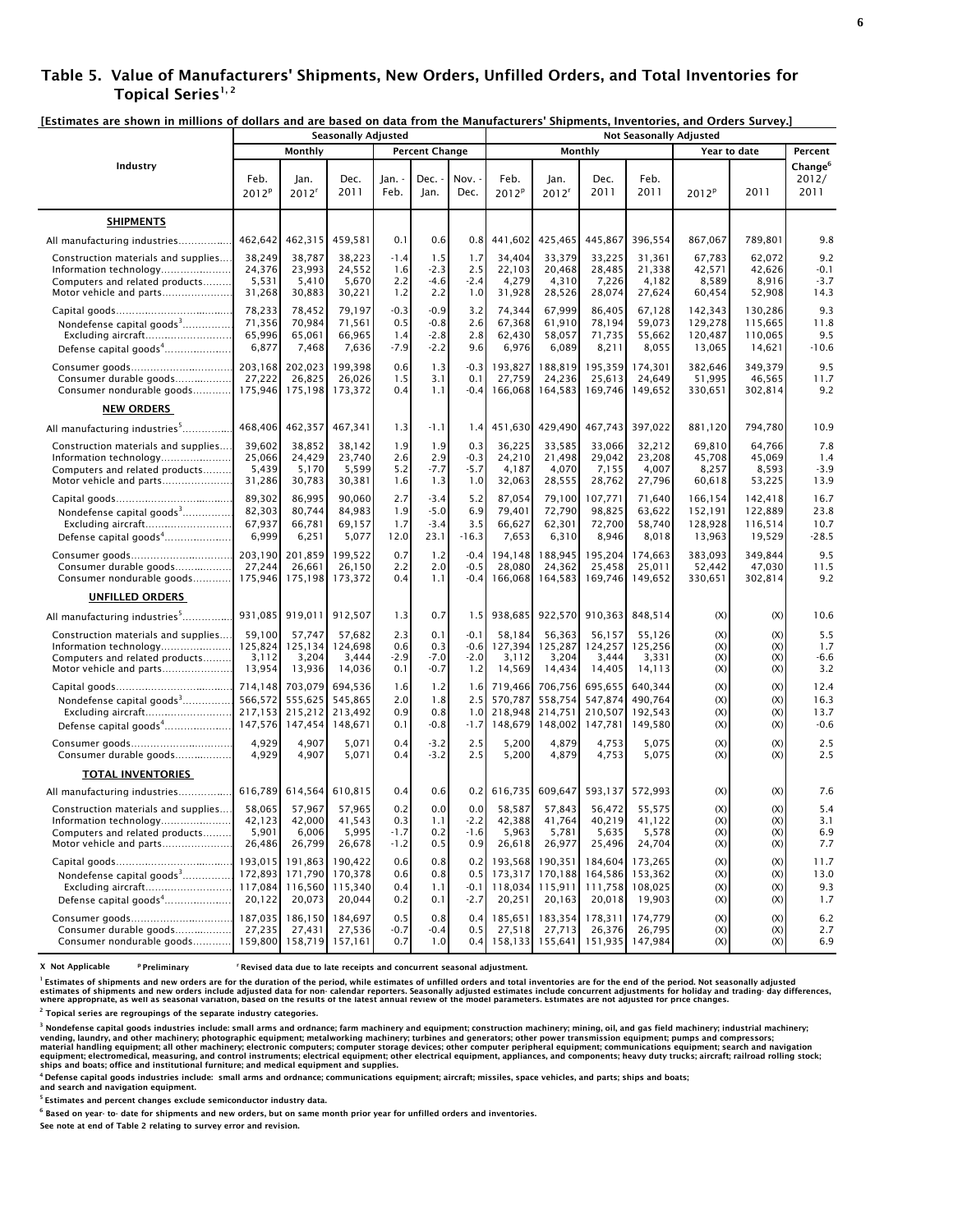#### Table 6. Value of Manufacturers' Inventories, by Stage of Fabrication, by Industry Group<sup>1</sup>

[Estimates are shown in millions of dollars and are based on data from the Manufacturers' Shipments, Inventories, and Orders Survey.]

|                                                          |                           |                           | <b>Seasonally Adjusted</b> |                  |                       |                  |                           | <b>Not Seasonally Adjusted</b><br>Monthly<br>Dec.<br>Jan.<br>Feb.<br>2011<br>2011<br>2012 <sup>r</sup><br>202,425<br>198,440<br>120,120<br>117,924<br>3,496<br>3,541<br>4,574<br>4,446<br>4,137<br>13,932<br>14,037<br>16,506<br>16,467<br>23,070<br>22,190<br>20,540<br>18,731<br>18,221<br>17,661<br>6,826<br>6,459<br>6,270<br>22,260<br>22,073<br>3,293<br>3,276<br>7,432<br>7,214<br>6,962<br>82,305<br>80,516<br>79,113<br>14,659<br>14,570<br>4,643<br>4,529<br>4,537<br>1,283<br>1,279<br>1,227<br>1,446<br>1,433<br>995<br>956<br>764<br>291<br>298<br>296<br>6,797<br>6,761<br>2,539<br>2,476<br>2,697<br>18,009<br>16,972<br>22,798<br>22,795<br>8,838<br>8,454<br>8,250<br>190,767<br>185,039<br>176,199<br>143,813<br>139.399<br>131,123<br>1,535<br>1,497<br>1,203<br>1.190<br>1,182<br>9,802<br>9,421<br>9,200<br>13,365<br>12,966<br>15,495<br>14,635<br>17,267<br>16,707<br>17,720<br>3,533<br>3,864<br>3,560<br>76,894<br>75,148<br>67,315<br>1,059<br>1,041<br>3,329<br>3,304<br>3,261<br>46,954<br>45,640<br>45,076<br>3,840<br>4,087<br>3,585<br>5,884<br>5,996 |                   |                   |                         |
|----------------------------------------------------------|---------------------------|---------------------------|----------------------------|------------------|-----------------------|------------------|---------------------------|--------------------------------------------------------------------------------------------------------------------------------------------------------------------------------------------------------------------------------------------------------------------------------------------------------------------------------------------------------------------------------------------------------------------------------------------------------------------------------------------------------------------------------------------------------------------------------------------------------------------------------------------------------------------------------------------------------------------------------------------------------------------------------------------------------------------------------------------------------------------------------------------------------------------------------------------------------------------------------------------------------------------------------------------------------------------------------------|-------------------|-------------------|-------------------------|
|                                                          |                           | Monthly                   |                            |                  | <b>Percent Change</b> |                  |                           |                                                                                                                                                                                                                                                                                                                                                                                                                                                                                                                                                                                                                                                                                                                                                                                                                                                                                                                                                                                                                                                                                      |                   |                   | Percent                 |
| Industry                                                 | Feb.<br>2012 <sup>p</sup> | Jan.<br>2012 <sup>r</sup> | Dec.<br>2011               | Jan. -<br>Feb.   | Dec. -<br>Jan.        | Nov. -<br>Dec.   | Feb.<br>2012 <sup>p</sup> |                                                                                                                                                                                                                                                                                                                                                                                                                                                                                                                                                                                                                                                                                                                                                                                                                                                                                                                                                                                                                                                                                      |                   |                   | Change<br>Feb.<br>12/11 |
| <b>MATERIALS AND SUPPLIES</b>                            |                           |                           |                            |                  |                       |                  |                           |                                                                                                                                                                                                                                                                                                                                                                                                                                                                                                                                                                                                                                                                                                                                                                                                                                                                                                                                                                                                                                                                                      |                   |                   |                         |
| All manufacturing industries                             | 202.362                   | 202,561                   | 200,787                    | $-0.1$           | 0.9                   | 0.6              | 202,390                   |                                                                                                                                                                                                                                                                                                                                                                                                                                                                                                                                                                                                                                                                                                                                                                                                                                                                                                                                                                                                                                                                                      |                   | 190,501           | 6.2                     |
|                                                          | 120,187                   | 119,937                   | 118,618                    | 0.2              | 1.1                   | 0.9              | 120,108                   |                                                                                                                                                                                                                                                                                                                                                                                                                                                                                                                                                                                                                                                                                                                                                                                                                                                                                                                                                                                                                                                                                      |                   | 111,388           | 7.8                     |
| Nonmetallic mineral products                             | 3,371<br>4,611            | 3,351<br>4,584            | 3,370<br>4,484             | 0.6<br>0.6       | $-0.6$<br>2.2         | 1.8<br>1.1       | 3,493<br>4,627            |                                                                                                                                                                                                                                                                                                                                                                                                                                                                                                                                                                                                                                                                                                                                                                                                                                                                                                                                                                                                                                                                                      |                   | 3,272             | 6.8<br>11.8             |
|                                                          | 14,461                    | 14,180                    | 14,027                     | 2.0              | 1.1                   | 1.6              | 14,040                    |                                                                                                                                                                                                                                                                                                                                                                                                                                                                                                                                                                                                                                                                                                                                                                                                                                                                                                                                                                                                                                                                                      |                   | 12,800            | 9.7                     |
| Fabricated metal products                                | 16,510<br>23,217          | 16,408<br>22,987          | 16,298<br>22,791           | 0.6<br>1.0       | 0.7<br>0.9            | -1.1<br>0.9      | 16,515<br>23.179          |                                                                                                                                                                                                                                                                                                                                                                                                                                                                                                                                                                                                                                                                                                                                                                                                                                                                                                                                                                                                                                                                                      |                   | 15,463            | 6.8<br>12.8             |
| Computers and electronic products                        | 18,638                    | 18,670                    | 18,346                     | $-0.2$           | 1.8                   | 0.6              | 18,634                    |                                                                                                                                                                                                                                                                                                                                                                                                                                                                                                                                                                                                                                                                                                                                                                                                                                                                                                                                                                                                                                                                                      |                   |                   | 5.5                     |
| Electrical equipment, appliances,                        | 6,891                     | 6,874                     | 6,640                      | 0.2              | 3.5                   | 1.0              | 6,871                     |                                                                                                                                                                                                                                                                                                                                                                                                                                                                                                                                                                                                                                                                                                                                                                                                                                                                                                                                                                                                                                                                                      |                   |                   | 9.6                     |
| Transportation equipment                                 | 21,831                    | 22,193                    | 22,079                     | $-1.6$           | 0.5                   | 2.3              | 22,069                    |                                                                                                                                                                                                                                                                                                                                                                                                                                                                                                                                                                                                                                                                                                                                                                                                                                                                                                                                                                                                                                                                                      |                   | 21,074            | 4.7                     |
| Furniture and related products<br>Miscellaneous products | 3,208<br>7,449            | 3,291<br>7,399            | 3,302<br>7,281             | $-2.5$<br>0.7    | $-0.3$<br>1.6         | 1.7<br>0.2       | 3,201<br>7,479            |                                                                                                                                                                                                                                                                                                                                                                                                                                                                                                                                                                                                                                                                                                                                                                                                                                                                                                                                                                                                                                                                                      |                   | 3,209             | $-0.2$<br>7.4           |
| Nondurable goods industries                              | 82,175                    | 82,624                    | 82,169                     | $-0.5$           | 0.6                   | 0.0              | 82,282                    |                                                                                                                                                                                                                                                                                                                                                                                                                                                                                                                                                                                                                                                                                                                                                                                                                                                                                                                                                                                                                                                                                      |                   |                   | 4.0                     |
|                                                          | 14,451                    | 14,333                    | 14,396                     | 0.8              | $-0.4$                | $-0.4$           | 14,611                    |                                                                                                                                                                                                                                                                                                                                                                                                                                                                                                                                                                                                                                                                                                                                                                                                                                                                                                                                                                                                                                                                                      |                   | 14,606            | 0.0                     |
| Beverage and tobacco products                            | 4,444<br>1,300            | 4,434<br>1,292            | 4,382<br>1,298             | 0.2<br>0.6       | 1.2<br>$-0.5$         | 0.9<br>-0.1      | 4,635<br>1,285            |                                                                                                                                                                                                                                                                                                                                                                                                                                                                                                                                                                                                                                                                                                                                                                                                                                                                                                                                                                                                                                                                                      |                   |                   | 2.2<br>4.7              |
|                                                          | 1,472                     | 1,469                     | 1,477                      | 0.2              | $-0.5$                | 1.4              | 1,455                     |                                                                                                                                                                                                                                                                                                                                                                                                                                                                                                                                                                                                                                                                                                                                                                                                                                                                                                                                                                                                                                                                                      |                   | 1,322             | 10.1                    |
| Leather and allied products                              | 1,004<br>302              | 990<br>295                | 965<br>298                 | 1.4<br>2.4       | 2.6<br>$-1.0$         | 0.0<br>0.0       | 998<br>300                |                                                                                                                                                                                                                                                                                                                                                                                                                                                                                                                                                                                                                                                                                                                                                                                                                                                                                                                                                                                                                                                                                      |                   |                   | 30.6<br>1.4             |
|                                                          | 6,784                     | 6,752                     | 6,711                      | 0.5              | 0.6                   | 0.4              | 6,827                     |                                                                                                                                                                                                                                                                                                                                                                                                                                                                                                                                                                                                                                                                                                                                                                                                                                                                                                                                                                                                                                                                                      |                   | 6,734             | 1.4                     |
| Petroleum and coal products                              | 2,571<br>18,534           | 2,582<br>18,939           | 2,541<br>18,229            | $-0.4$<br>$-2.1$ | 1.6<br>3.9            | $-2.4$<br>0.3    | 2,558<br>18,053           |                                                                                                                                                                                                                                                                                                                                                                                                                                                                                                                                                                                                                                                                                                                                                                                                                                                                                                                                                                                                                                                                                      |                   | 16,096            | $-5.2$<br>12.2          |
| Chemical products                                        | 22,640                    | 22,752                    | 23,228                     | $-0.5$           | $-2.0$                | 0.3              | 22,824                    |                                                                                                                                                                                                                                                                                                                                                                                                                                                                                                                                                                                                                                                                                                                                                                                                                                                                                                                                                                                                                                                                                      |                   | 22,584            | 1.1<br>5.9              |
| Plastics and rubber products                             | 8,673                     | 8,786                     | 8,644                      | $-1.3$           | 1.6                   | $-0.8$           | 8,736                     |                                                                                                                                                                                                                                                                                                                                                                                                                                                                                                                                                                                                                                                                                                                                                                                                                                                                                                                                                                                                                                                                                      |                   |                   |                         |
| <b>WORK IN PROCESS</b>                                   | 194,277                   |                           |                            |                  |                       |                  |                           |                                                                                                                                                                                                                                                                                                                                                                                                                                                                                                                                                                                                                                                                                                                                                                                                                                                                                                                                                                                                                                                                                      |                   |                   |                         |
| All manufacturing industries                             |                           | 192,597                   | 191,022                    | 0.9              | 0.8                   | 0.3              | 194,155                   |                                                                                                                                                                                                                                                                                                                                                                                                                                                                                                                                                                                                                                                                                                                                                                                                                                                                                                                                                                                                                                                                                      |                   |                   | 10.2                    |
| Durable goods industries<br>Wood products                | 146,162<br>1,573          | 145,061<br>1,552          | 144,373<br>1,539           | 0.8<br>1.4       | 0.5<br>0.8            | 0.2<br>-1.1      | 145,981<br>1,576          |                                                                                                                                                                                                                                                                                                                                                                                                                                                                                                                                                                                                                                                                                                                                                                                                                                                                                                                                                                                                                                                                                      |                   | 1,541             | 11.3<br>2.3             |
| Nonmetallic mineral products                             | 1,219<br>10,312           | 1,216<br>10,147           | 1,250<br>10,134            | 0.2<br>1.6       | $-2.7$<br>0.1         | 0.3<br>$-0.2$    | 1,245<br>10,096           |                                                                                                                                                                                                                                                                                                                                                                                                                                                                                                                                                                                                                                                                                                                                                                                                                                                                                                                                                                                                                                                                                      |                   |                   | 5.3<br>9.7              |
| Fabricated metal products                                | 13,486                    | 13,366                    | 13,305                     | 0.9              | 0.5                   | 1.0              | 13,504                    |                                                                                                                                                                                                                                                                                                                                                                                                                                                                                                                                                                                                                                                                                                                                                                                                                                                                                                                                                                                                                                                                                      |                   | 11,725            | 15.2                    |
| Computers and electronic products                        | 15,754<br>17,216          | 15,761<br>17,335          | 15,413<br>17,353           | 0.0<br>$-0.7$    | 2.3<br>$-0.1$         | 0.3<br>$-2.6$    | 15,876<br>17,299          |                                                                                                                                                                                                                                                                                                                                                                                                                                                                                                                                                                                                                                                                                                                                                                                                                                                                                                                                                                                                                                                                                      |                   | 14,549            | 9.1<br>$-2.4$           |
| Electrical equipment, appliances,                        |                           |                           |                            |                  |                       |                  |                           |                                                                                                                                                                                                                                                                                                                                                                                                                                                                                                                                                                                                                                                                                                                                                                                                                                                                                                                                                                                                                                                                                      |                   |                   |                         |
| and components<br>Transportation equipment               | 3,805<br>78,375           | 3,870<br>77,374           | 3,749<br>77,175            | $-1.7$<br>1.3    | 3.2<br>0.3            | $-1.0$<br>0.7    | 3,819<br>78,139           |                                                                                                                                                                                                                                                                                                                                                                                                                                                                                                                                                                                                                                                                                                                                                                                                                                                                                                                                                                                                                                                                                      |                   |                   | 7.3<br>16.1             |
| Furniture and related products                           | 1,077                     | 1,058                     | 1,049                      | 1.8              | 0.9                   | $-2.5$           | 1,074                     |                                                                                                                                                                                                                                                                                                                                                                                                                                                                                                                                                                                                                                                                                                                                                                                                                                                                                                                                                                                                                                                                                      |                   | 1,027             | 4.6                     |
| Miscellaneous products                                   | 3,345                     | 3,382                     | 3,406                      | -1.1             | $-0.7$                | 1.0              | 3,353                     |                                                                                                                                                                                                                                                                                                                                                                                                                                                                                                                                                                                                                                                                                                                                                                                                                                                                                                                                                                                                                                                                                      |                   |                   | 1.5                     |
| Nondurable goods industries                              | 48,115<br>3,539           | 47,536<br>3,604           | 46,649<br>3,527            | 1.2<br>$-1.8$    | 1.9<br>2.2            | 0.6<br>0.5       | 48,174<br>3,618           |                                                                                                                                                                                                                                                                                                                                                                                                                                                                                                                                                                                                                                                                                                                                                                                                                                                                                                                                                                                                                                                                                      |                   |                   | 6.9<br>0.9              |
| Beverage and tobacco products                            | 5,664                     | 5,630                     | 5,633                      | 0.6              | $-0.1$                | $-0.2$           | 5,927                     |                                                                                                                                                                                                                                                                                                                                                                                                                                                                                                                                                                                                                                                                                                                                                                                                                                                                                                                                                                                                                                                                                      |                   | 5,760             | 2.9                     |
|                                                          | 820<br>448                | 823<br>458                | 849<br>475                 | $-0.4$<br>$-2.2$ | $-3.1$<br>$-3.6$      | 0.1<br>2.2       | 809<br>454                | 825<br>461                                                                                                                                                                                                                                                                                                                                                                                                                                                                                                                                                                                                                                                                                                                                                                                                                                                                                                                                                                                                                                                                           | 820<br>449        | 763<br>472        | 6.0<br>$-3.8$           |
| Leather and allied products                              | 353<br>102                | 353<br>104                | 356<br>107                 | 0.0<br>$-1.9$    | $-0.8$<br>$-2.8$      | 1.1<br>$-2.7$    | 344<br>106                | 347<br>106                                                                                                                                                                                                                                                                                                                                                                                                                                                                                                                                                                                                                                                                                                                                                                                                                                                                                                                                                                                                                                                                           | 326<br>111        | 358<br>86         | $-3.9$<br>23.3          |
|                                                          | 1,249                     | 1,253                     | 1,220                      | $-0.3$           | 2.7                   | $-4.2$           | 1,252                     | 1,258                                                                                                                                                                                                                                                                                                                                                                                                                                                                                                                                                                                                                                                                                                                                                                                                                                                                                                                                                                                                                                                                                | 1,209             | 1,244             | 0.6                     |
| Petroleum and coal products                              | 1,096<br>17,782           | 1,112<br>17,049           | 1,137<br>16,733            | $-1.4$<br>4.3    | $-2.2$<br>1.9         | $-2.0$<br>1.8    | 1,129<br>17,418           | 1,075<br>15,973                                                                                                                                                                                                                                                                                                                                                                                                                                                                                                                                                                                                                                                                                                                                                                                                                                                                                                                                                                                                                                                                      | 1,011<br>15,578   | 1,290<br>14.470   | $-12.5$<br>20.4         |
|                                                          | 15,093                    | 15,165                    | 14,631                     | $-0.5$           | 3.6                   | 0.4              | 15,092                    | 15,162                                                                                                                                                                                                                                                                                                                                                                                                                                                                                                                                                                                                                                                                                                                                                                                                                                                                                                                                                                                                                                                                               | 14,142            | 14,863            | 1.5                     |
| Plastics and rubber products                             | 1,969                     | 1,985                     | 1,981                      | $-0.8$           | 0.2                   | $-1.0$           | 2,025                     | 2,023                                                                                                                                                                                                                                                                                                                                                                                                                                                                                                                                                                                                                                                                                                                                                                                                                                                                                                                                                                                                                                                                                | 1,911             | 2,185             | $-7.3$                  |
| <b>FINISHED GOODS</b>                                    |                           |                           |                            |                  |                       |                  |                           |                                                                                                                                                                                                                                                                                                                                                                                                                                                                                                                                                                                                                                                                                                                                                                                                                                                                                                                                                                                                                                                                                      |                   |                   |                         |
| All manufacturing industries                             | 220,150                   | 219,406                   | 219,006                    | 0.3              | 0.2                   | $-0.2$           | 220,190                   | 216,455                                                                                                                                                                                                                                                                                                                                                                                                                                                                                                                                                                                                                                                                                                                                                                                                                                                                                                                                                                                                                                                                              | 209,658           | 206,293           | 6.7                     |
| Durable goods industries                                 | 107,215<br>3,814          | 107,167<br>3,828          | 107,109<br>3,933           | 0.0<br>$-0.4$    | 0.1<br>$-2.7$         | $-0.1$<br>$-0.5$ | 108,281<br>3,952          | 106,343<br>3,826                                                                                                                                                                                                                                                                                                                                                                                                                                                                                                                                                                                                                                                                                                                                                                                                                                                                                                                                                                                                                                                                     | 102,171<br>3,724  | 101.557<br>4,094  | 6.6<br>$-3.5$           |
| Nonmetallic mineral products                             | 5,469                     | 5,462                     | 5,512                      | 0.1              | $-0.9$                | 0.4              | 5,624                     | 5,463                                                                                                                                                                                                                                                                                                                                                                                                                                                                                                                                                                                                                                                                                                                                                                                                                                                                                                                                                                                                                                                                                | 5,378             | 5,406             | 4.0                     |
| Fabricated metal products                                | 10,345<br>16,393          | 10,315<br>16,379          | 10,350<br>16,467           | 0.3<br>0.1       | $-0.3$<br>$-0.5$      | $-0.5$<br>$-1.5$ | 10,259<br>16,497          | 10,119<br>16,243                                                                                                                                                                                                                                                                                                                                                                                                                                                                                                                                                                                                                                                                                                                                                                                                                                                                                                                                                                                                                                                                     | 10,131<br>15,855  | 9,623<br>15,997   | 6.6<br>3.1              |
| Computers and electronic products                        | 23,308<br>11.699          | 22.888<br>11,630          | 22,397<br>11,625           | 1.8<br>0.6       | 2.2<br>0.0            | 0.0<br>$-2.0$    | 24,131<br>11,943          | 22,977<br>11,585                                                                                                                                                                                                                                                                                                                                                                                                                                                                                                                                                                                                                                                                                                                                                                                                                                                                                                                                                                                                                                                                     | 21,824<br>11,180  | 20,477<br>11,663  | 17.8<br>2.4             |
| Electrical equipment, appliances,                        |                           |                           |                            |                  |                       |                  |                           |                                                                                                                                                                                                                                                                                                                                                                                                                                                                                                                                                                                                                                                                                                                                                                                                                                                                                                                                                                                                                                                                                      |                   |                   |                         |
| Transportation equipment                                 | 5,203<br>16,946           | 5,221<br>17,164           | 5,030<br>17,080            | $-0.3$<br>$-1.3$ | 3.8<br>0.5            | $-0.7$<br>3.6    | 5,257<br>16,676           | 5,150<br>16,773                                                                                                                                                                                                                                                                                                                                                                                                                                                                                                                                                                                                                                                                                                                                                                                                                                                                                                                                                                                                                                                                      | 4,756<br>15,008   | 5.435<br>14,619   | $-3.3$<br>14.1          |
| Furniture and related products                           | 2,369                     | 2,334                     | 2,385                      | 1.5              | $-2.1$                | -0.1             | 2,300                     | 2,304                                                                                                                                                                                                                                                                                                                                                                                                                                                                                                                                                                                                                                                                                                                                                                                                                                                                                                                                                                                                                                                                                | 2,254             | 2,451             | $-6.2$                  |
| Miscellaneous products                                   | 11,669                    | 11,946                    | 12,330                     | $-2.3$           | $-3.1$                | $-0.6$           | 11,642                    | 11,903                                                                                                                                                                                                                                                                                                                                                                                                                                                                                                                                                                                                                                                                                                                                                                                                                                                                                                                                                                                                                                                                               | 12,061            | 11,792            | $-1.3$                  |
| Nondurable goods industries                              | 112,935<br>27,460         | 112,239<br>27,267         | 111,897<br>27,116          | 0.6<br>0.7       | 0.3<br>0.6            | $-0.3$<br>1.3    | 111,909<br>26,999         | 110,112<br>26.540                                                                                                                                                                                                                                                                                                                                                                                                                                                                                                                                                                                                                                                                                                                                                                                                                                                                                                                                                                                                                                                                    | 107,487<br>26,264 | 104,736<br>25,117 | 6.8<br>7.5              |
| Beverage and tobacco products                            | 6,644<br>1,484            | 6,755<br>1,487            | 6,799<br>1,474             | $-1.6$<br>$-0.2$ | $-0.6$<br>0.9         | 1.5<br>$-0.1$    | 6,600<br>1,500            | 6,644<br>1,498                                                                                                                                                                                                                                                                                                                                                                                                                                                                                                                                                                                                                                                                                                                                                                                                                                                                                                                                                                                                                                                                       | 6,239<br>1,480    | 6,474<br>1,380    | 1.9<br>8.7              |
| Textile products                                         | 1,120                     | 1,128                     | 1,173                      | $-0.7$           | $-3.8$                | $-0.3$           | 1,133                     | 1,141                                                                                                                                                                                                                                                                                                                                                                                                                                                                                                                                                                                                                                                                                                                                                                                                                                                                                                                                                                                                                                                                                | 1,124             | 1,129             | 0.4                     |
| Leather and allied products                              | 1,393<br>498              | 1,414<br>499              | 1,414<br>503               | $-1.5$<br>$-0.2$ | 0.0<br>$-0.8$         | $-0.2$<br>0.6    | 1,364<br>502              | 1,438<br>518                                                                                                                                                                                                                                                                                                                                                                                                                                                                                                                                                                                                                                                                                                                                                                                                                                                                                                                                                                                                                                                                         | 1,314<br>477      | 1,208<br>476      | 12.9<br>5.5             |
|                                                          | 5,839                     | 5,848                     | 5,859                      | $-0.2$           | $-0.2$                | $-1.2$           | 5,901                     | 5,825                                                                                                                                                                                                                                                                                                                                                                                                                                                                                                                                                                                                                                                                                                                                                                                                                                                                                                                                                                                                                                                                                | 5,781             | 6,049             | $-2.4$                  |
| Petroleum and coal products                              | 1,620<br>22,038           | 1,627<br>21,338           | 1,643<br>21,001            | $-0.4$<br>3.3    | $-1.0$<br>1.6         | 0.6<br>0.4       | 1,599<br>20,971           | 1,583<br>20,392                                                                                                                                                                                                                                                                                                                                                                                                                                                                                                                                                                                                                                                                                                                                                                                                                                                                                                                                                                                                                                                                      | 1,569<br>19,547   | 1,611<br>17,341   | $-0.7$<br>20.9          |
| Chemical products                                        | 34,663                    | 34,876                    | 34,830                     | $-0.6$           | 0.1                   | $-2.5$           | 35,019                    | 34,627                                                                                                                                                                                                                                                                                                                                                                                                                                                                                                                                                                                                                                                                                                                                                                                                                                                                                                                                                                                                                                                                               | 33,953            | 34,082            | 2.7                     |
| Plastics and rubber products                             | 10,176                    | 10,000                    | 10,085                     | 1.8              | $-0.8$                | 0.8              | 10,321                    | 9,906                                                                                                                                                                                                                                                                                                                                                                                                                                                                                                                                                                                                                                                                                                                                                                                                                                                                                                                                                                                                                                                                                | 9,739             | 9,869             | 4.6                     |

 $P$  Preliminary  $P$  Revised data due to late receipts and concurrent seasonal adjustment.

 $^1$  Estimates of shipments and new orders are for the duration of the period, while estimates of unfilled orders and total inventories are for the end of the period. Not seasonally adjusted estimates of shipments and new orders include adjusted data for non- calendar reporters. Seasonally adjusted estimates include concurrent adjustments for holiday and trading- day differences, where appropriate, as well as seasonal variation, based on the results of the latest annual review of the model parameters. Estimates are not adjusted for price changes. See note at end of Table 2 relating to survey error and revisions.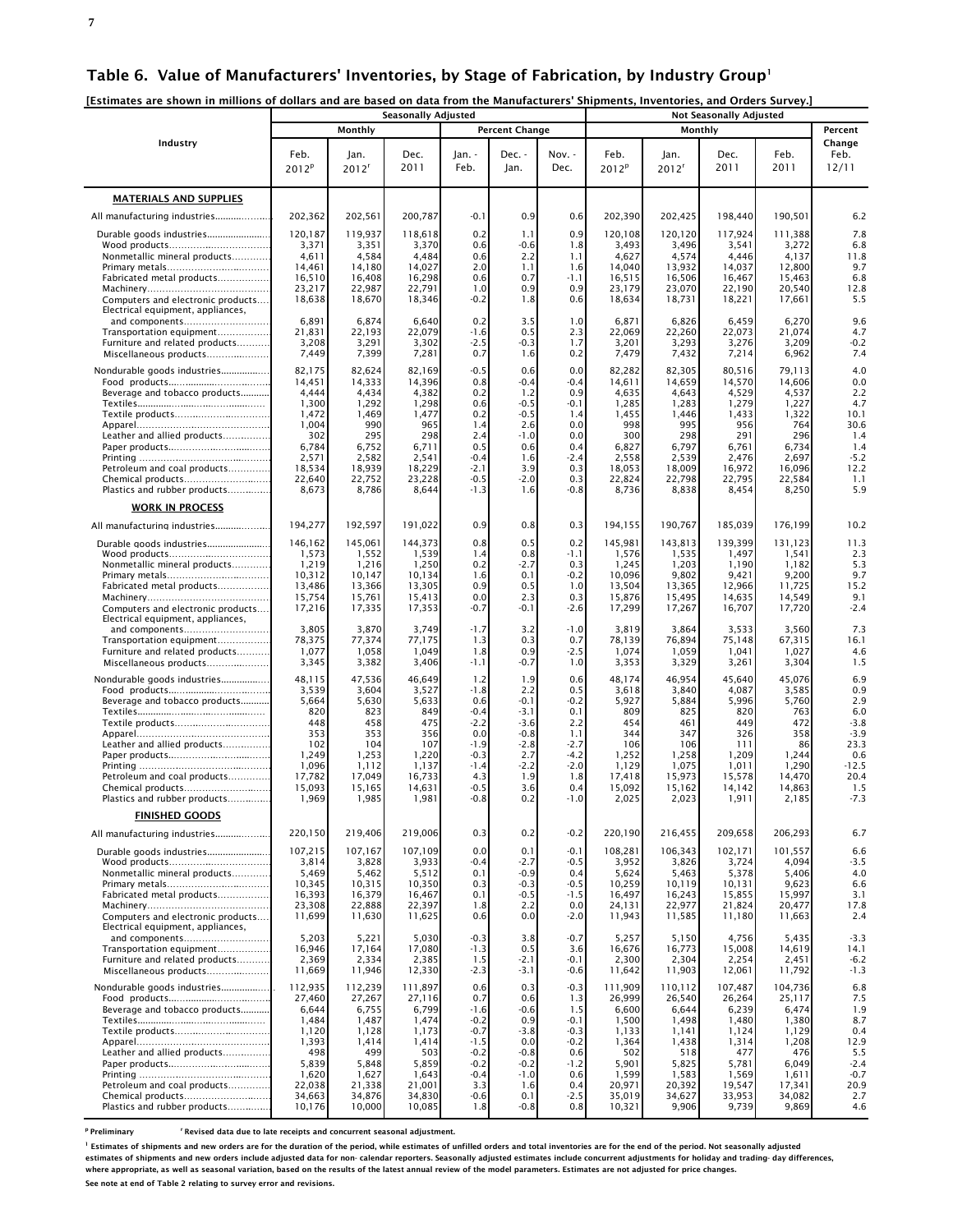# Table 7. Ratios of Manufacturers' Inventories to Shipments and Unfilled Orders to Shipments, by Industry Group<sup>3</sup>

|                                                |                          | <b>Inventory/Shipments ratio</b> |             |             |                          | Unfilled Orders/Shipments ratio <sup>1</sup> |             |             |
|------------------------------------------------|--------------------------|----------------------------------|-------------|-------------|--------------------------|----------------------------------------------|-------------|-------------|
| Industry                                       | Feb<br>2012 <sup>p</sup> | Jan<br>2012 <sup>r</sup>         | Dec<br>2011 | Nov<br>2011 | Feb<br>2012 <sup>p</sup> | Jan<br>2012 <sup>r</sup>                     | Dec<br>2011 | Nov<br>2011 |
|                                                | 1.33                     | 1.33                             | 1.33        | 1.34        | (X)                      | (X)                                          | (X)         | (X)         |
|                                                | 1.81                     | 1.79                             | 1.79        | 1.82        | 6.23                     | 6.12                                         | 6.04        | 6.13        |
|                                                | 1.63                     | 1.54                             | 1.63        | 1.63        | (X)                      | (X)                                          | (X)         | (X)         |
| Nonmetallic mineral products                   | 1.45                     | 1.44                             | 1.37        | 1.38        | (X)                      | (X)                                          | (X)         | (X)         |
|                                                | 1.28                     | 1.27                             | 1.22        | 1.28        | 1.22                     | 1.25                                         | 1.22        | 1.26        |
| Fabricated metal products                      | 1.76                     | 1.75                             | 1.76        | 1.81        | 2.63                     | 2.60                                         | 2.61        | 2.68        |
|                                                | 2.03                     | 2.06                             | 1.91        | 1.98        | 4.55                     | 4.58                                         | 4.25        | 4.35        |
| Computers and electronic products <sup>2</sup> | 1.57                     | 1.59                             | 1.57        | 1.58        | 5.84                     | 5.92                                         | 5.70        | 5.88        |
| Electrical equipment, appliances,              |                          |                                  |             |             |                          |                                              |             |             |
|                                                | 1.54                     | 1.53                             | 1.51        | 1.53        | 3.02                     | 2.98                                         | 3.03        | 3.03        |
| Transportation equipment                       | 2.38                     | 2.31                             | 2.44        | 2.43        | 16.66                    | 15.57                                        | 16.45       | 16.40       |
| Furniture and related products                 | 1.20                     | 1.18                             | 1.21        | 1.24        | 1.48                     | 1.42                                         | 1.44        | 1.46        |
|                                                | 1.62                     | 1.64                             | 1.67        | 1.70        | (X)                      | (X)                                          | (X)         | (X)         |
|                                                | 0.95                     | 0.95                             | 0.95        | 0.95        | (X)                      | (X)                                          | (X)         | (X)         |
|                                                | 0.75                     | 0.72                             | 0.72        | 0.72        | (X)                      | (X)                                          | (X)         | (X)         |
| Beverage and tobacco products                  | 1.34                     | 1.39                             | 1.32        | 1.34        | (X)                      | (X)                                          | (X)         | (X)         |
|                                                | 1.45                     | 1.43                             | 1.44        | 1.44        | (X)                      | (X)                                          | (X)         | (X)         |
|                                                | 1.61                     | 1.60                             | 1.63        | 1.64        | (X)                      | (X)                                          | (X)         | (X)         |
|                                                | 1.91                     | 1.88                             | 1.88        | 1.88        | (X)                      | (X)                                          | (X)         | (X)         |
| Leather and allied products                    | 2.98                     | 2.86                             | 2.93        | 2.95        | (X)                      | (X)                                          | (X)         | (X)         |
|                                                | 0.98                     | 0.98                             | 0.97        | 0.98        | (X)                      | (X)                                          | (X)         | (X)         |
|                                                | 0.79                     | 0.78                             | 0.78        | 0.78        | (X)                      | (X)                                          | (X)         | (X)         |
| Petroleum and coal products                    | 0.76                     | 0.77                             | 0.78        | 0.77        | (X)                      | (X)                                          | (X)         | (X)         |
|                                                | 1.16                     | 1.18                             | 1.18        | 1.19        | (X)                      | (X)                                          | (X)         | (X)         |
|                                                | 1.22                     | 1.23                             | 1.24        | 1.26        | (X)                      | (X)                                          | (X)         | (X)         |
|                                                |                          |                                  |             |             |                          |                                              |             |             |

[Based on Seasonally Adjusted data from the Manufacturers' Shipments, Inventories, and Orders Survey.]

 $X$  Not Applicable  $P$  Preliminary

<sup>r</sup> Revised data due to late receipts and concurrent seasonal adjustment.

<sup>1</sup> Excludes the following industries with no unfilled orders: Wood products; nonmetallic mineral products; medical equipment and supplies; office supplies; other miscellaneous manufacturing; cutlery and handtools; farm and garden machinery; computer storage and peripheral devices; audio and video equipment; manufacturing and reproducing magnetic and optical media; batteries; automobiles; light trucks and utility vehicles; heavy duty trucks; and miscellaneous furniture.

<sup>2</sup> Unfilled orders to shipments ratio excludes semiconductor manufacturing.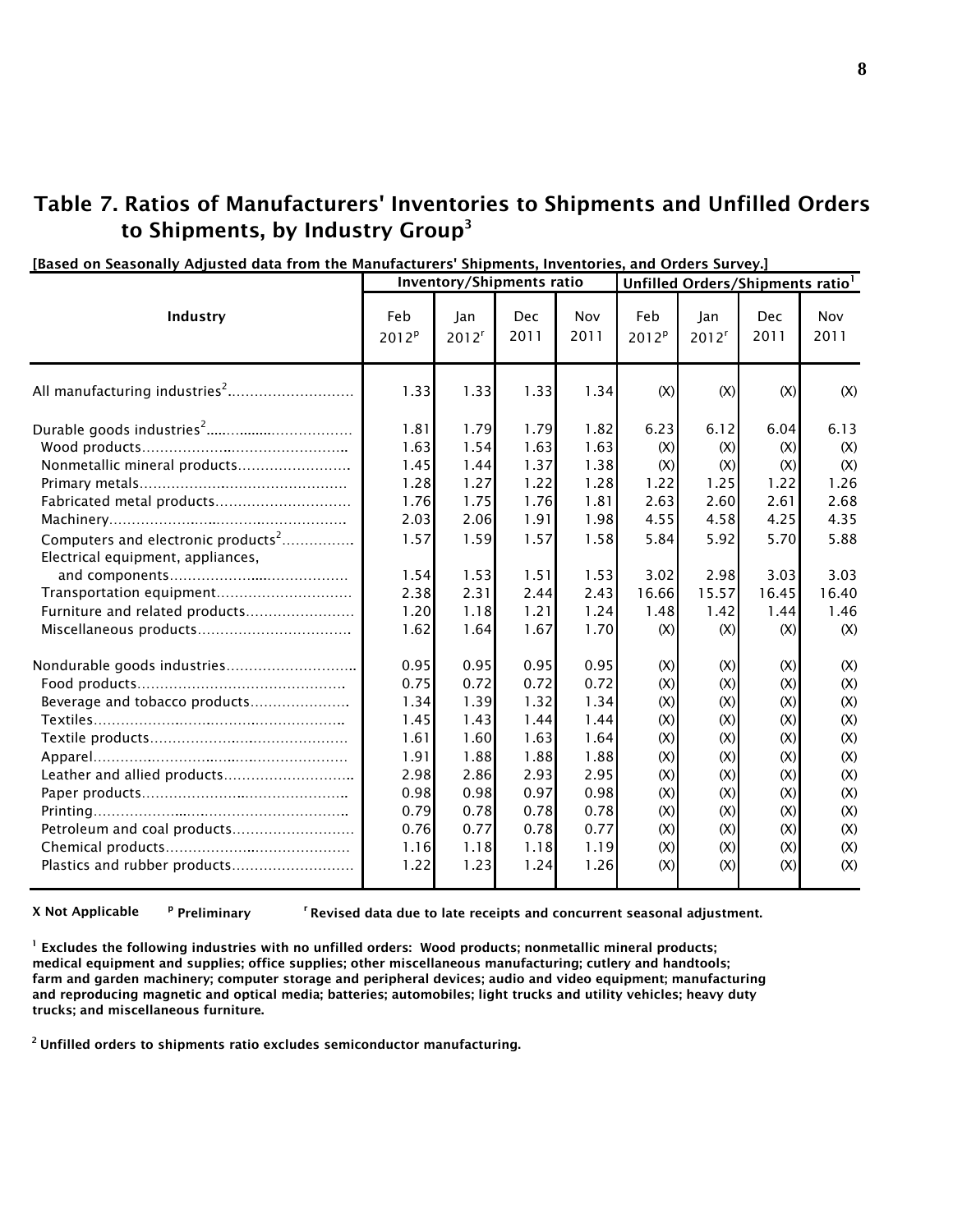|                                                                                                                                                                                                                                                                           | [Based on Seasonally Adjusted data from the Manufacturers' Shipments, Inventories, and Orders Survey.] |                                                                                  |                                                                                  |                                                                                              |                                                                                  |                                                                                              |                                                                                  |                                                                                  |  |  |  |  |  |
|---------------------------------------------------------------------------------------------------------------------------------------------------------------------------------------------------------------------------------------------------------------------------|--------------------------------------------------------------------------------------------------------|----------------------------------------------------------------------------------|----------------------------------------------------------------------------------|----------------------------------------------------------------------------------------------|----------------------------------------------------------------------------------|----------------------------------------------------------------------------------------------|----------------------------------------------------------------------------------|----------------------------------------------------------------------------------|--|--|--|--|--|
|                                                                                                                                                                                                                                                                           |                                                                                                        | Shipments                                                                        |                                                                                  | New Orders                                                                                   |                                                                                  | <b>Unfilled Orders</b>                                                                       | Inventories                                                                      |                                                                                  |  |  |  |  |  |
| Industry                                                                                                                                                                                                                                                                  | Feb <sup>1</sup><br>2012                                                                               | Feb <sup>2</sup><br>$2011 -$<br>Jan<br>2012                                      | Feb <sup>1</sup><br>2012                                                         | Feb <sup>2</sup><br>$2011 -$<br>Jan<br>2012                                                  | Feb <sup>1</sup><br>2012                                                         | Feb <sup>2</sup><br>$2011 -$<br>Jan<br>2012                                                  | Feb <sup>1</sup><br>2012                                                         | Feb <sup>2</sup><br>$2011 -$<br>Jan<br>2012                                      |  |  |  |  |  |
| All manufacturing industries                                                                                                                                                                                                                                              | (X)                                                                                                    | 0.2                                                                              | (X)                                                                              | 0.3                                                                                          | (X)                                                                              | 0.1                                                                                          | (X)                                                                              | 0.1                                                                              |  |  |  |  |  |
| Durable goods industries<br>Nonmetallic mineral products<br>Fabricated metal products<br>Computers and electronic products<br>Electrical equipment, appliances,<br>and components<br>Transportation equipment<br>Furniture and related products<br>Miscellaneous products | 0.0<br>(X)<br>(X)<br>0.1<br>0.0<br>0.0<br>0.0<br>0.2<br>0.0<br>(X)<br>(X)                              | 0.3<br>0.9<br>0.8<br>1.1<br>0.3<br>0.8<br>0.5<br>0.6<br>0.5<br>0.5<br>0.5        | 0.2<br>(X)<br>(X)<br>$-0.2$<br>0.2<br>0.8<br>0.1<br>1.0<br>0.0<br>(X)<br>(X)     | 0.6<br>(NA)<br>(NA)<br>2.2<br>0.8<br>2.0<br>1.0<br>1.1<br>1.1<br>1.0<br>0.6                  | 0.0<br>(X)<br>(X)<br>$-0.1$<br>0.1<br>0.2<br>0.0<br>0.4<br>0.0<br>(X)<br>(X)     | 0.1<br>(NA)<br>(NA)<br>0.9<br>0.2<br>0.5<br>0.1<br>0.4<br>0.1<br>0.7<br>0.2                  | 0.0<br>(X)<br>(X)<br>0.1<br>0.0<br>0.1<br>0.0<br>$-0.1$<br>0.0<br>(X)<br>(X)     | 0.1<br>0.6<br>0.2<br>0.5<br>0.3<br>0.2<br>0.1<br>0.4<br>0.2<br>0.3<br>0.3        |  |  |  |  |  |
| Nondurable goods industries<br>Beverage and tobacco products<br>Leather and allied products<br>Petroleum and coal products<br>Chemical products<br>Plastics and rubber products                                                                                           | (X)<br>(X)<br>(X)<br>(X)<br>(X)<br>(X)<br>(X)<br>(X)<br>(X)<br>(X)<br>(X)<br>(X)                       | 0.2<br>0.2<br>1.0<br>0.4<br>0.6<br>1.3<br>0.7<br>0.1<br>0.6<br>0.8<br>0.4<br>0.4 | (X)<br>(X)<br>(X)<br>(X)<br>(X)<br>(X)<br>(X)<br>(X)<br>(X)<br>(X)<br>(X)<br>(X) | (NA)<br>(NA)<br>(NA)<br>(NA)<br>(NA)<br>(NA)<br>(NA)<br>(NA)<br>(NA)<br>(NA)<br>(NA)<br>(NA) | (X)<br>(X)<br>(X)<br>(X)<br>(X)<br>(X)<br>(X)<br>(X)<br>(X)<br>(X)<br>(X)<br>(X) | (NA)<br>(NA)<br>(NA)<br>(NA)<br>(NA)<br>(NA)<br>(NA)<br>(NA)<br>(NA)<br>(NA)<br>(NA)<br>(NA) | (X)<br>(X)<br>(X)<br>(X)<br>(X)<br>(X)<br>(X)<br>(X)<br>(X)<br>(X)<br>(X)<br>(X) | 0.2<br>0.2<br>0.2<br>0.6<br>0.4<br>0.6<br>0.4<br>0.2<br>0.4<br>0.6<br>0.2<br>0.4 |  |  |  |  |  |

# Table 8. Revisions to Previously Published Monthly Percent Changes<sup>3</sup>

#### X Not Applicable NA Not Available

 $^1$  The current month revisions are the difference between the advance percent change and the percent change as shown in this publication.

 $^{\rm 2}$  The twelve month revisions are the differences between the month- to- month percent changes of the preliminary and final estimates. The monthly averages are the simple averages of the absolute values of the differences for the months specified. The advance to final percent change revisions for the durable goods industries are shown in the advance report for the month.

 $^3$  Estimates of shipments and new orders are for the duration of the period, while estimates of unfilled orders and total inventories are for the end of the period. Not seasonally adjusted estimates of shipments and new orders include adjusted data for non- calendar reporters. Seasonally adjusted estimates include concurrent adjustments for holiday and trading- day differences, where appropriate, as well as seasonal variation, based on the results of the latest annual review of the model parameters. Estimates are not adjusted for price changes.